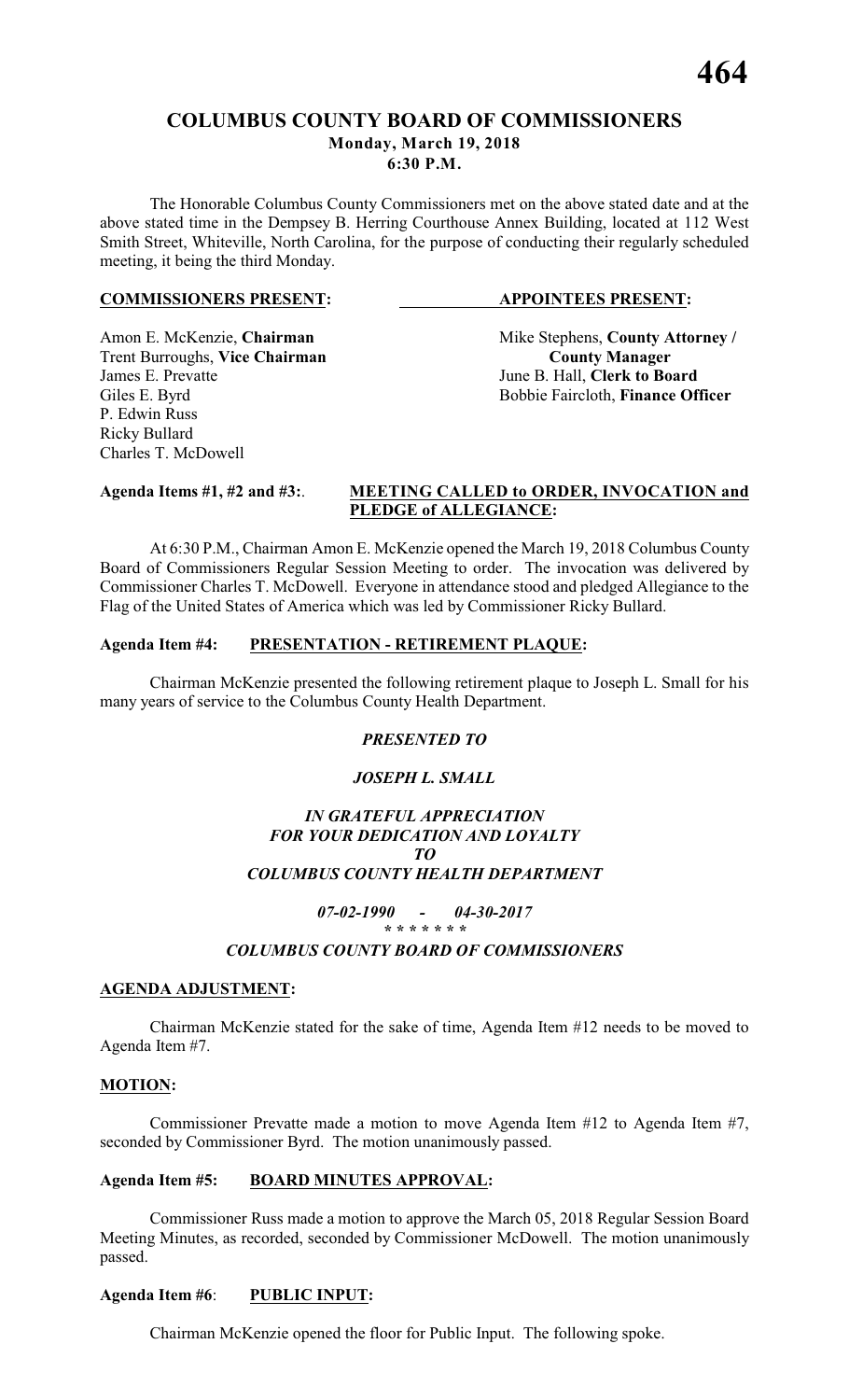# **465**

1. **JaShawna Bellamy, P.O. Box 782, Tabor City, NC 28463:** stated the following:

-This is a followup on a discussion of employees' pay and morale at the Department of Social Services;

-I am not here to represent the entire Department of Social Services, as a whole, but as a group;

-In 2012, according to the news media, the Commissioners entertained a pay study that showed employees were underpaid especially in the Department of Social Services, Sheriff's Department and the 911 Department;

-There are approximately 146 employees at Social Services and 106 of these employees live in Columbus County;

 -In accordance with the audit report, there are \$27,317,000.00 in rainy day funds, and a sizable increase in the salaries for the Social Services employees would not make a large dent in the funds; **and**

-We need to know a number for the salary increases or a timeline for the increases.

2. **Johnny D. Edge, 470 Happy Home Road, Nakina, NC 28455:** stated the following: -There is a problem in the Columbus County Inspections Department; **and** -There is trouble in getting a response from the Inspections Department.

# **Agenda Item #7: PROCLAMATION - VIETNAM VETERANS DAY 2018 PROCLAMATION:**

Mike Creen and Anita Adams, requested Board approval and adoption of the following Vietnam Veterans Day 2018 Proclamation.

# VIETNAM VETERANS DAY 2018 PROCLAMATION

**WHEREAS,** on January 12, 1962, United States Army pilots lifted more than one thousand (1,000) South Vietnamese service members over jungle and underbrush to capture a National Liberation Front stronghold near Saigon; **and**

**WHEREAS,** fifty (50) years after that fateful mission, we honor the more than three (3) million Americans who served, we pay tribute to those we have laid to rest, and we re-affirm our dedication to showing a generation of veterans the respect and support of a grateful nation; **and**

**WHEREAS,** the Vietnam War is a story of service members of different backgrounds, colors and creeds who came together to complete a daunting mission; **and**

**WHEREAS,** it is a story of patriots who braved the line of fire, who cast themselves into harm's way to save a friend, who fought hour after hour, day after day to preserve the liberties we hold dear, and eleven (11) years of combat left their imprint on a generation; **and**

**WHEREAS,** thousands of soldiers returned home bearing shrapnel and scars, still more were burdened by the invisible wounds of post-traumatic stress, of Agent Orange, of memories that would never fade, and more than fifty-eight thousand (58,000) soldiers laid down their lives in service to our Nation; **and**

**WHEREAS,** now and forever, their names are etched into faces of black granite, a lasting memorial to those who bore conflict's greatest cost; **and**

**WHEREAS,** our veterans answered our country's call and served with honor, and on March 29, 1973, the last of our troops left Vietnam, **... yet...,** in one (1) of the war's most profound tragedies, many of these men and women came home to be shunned or neglected - - to face treatment unbefitting their courage and a welcome unworthy of their example - - - WE MUST NEVER LET THIS HAPPEN AGAIN - -Columbus County had twenty-three (23) men who gave their lives defending our country.

**NOW, THEREFORE, BE IT PROCLAIMED** that we, the Columbus County Board of Commissioners proclaim that March 29, 2018 is **Vietnam Veterans Day** and every March 29 thereafter will be **Vietnam Veterans Day** in Columbus County.

**APPROVED** and **ADOPTED** this the 19th day of March, 2018.

### **COLUMBUS COUNTY BOARD OF COMMISSIONERS**

**/s/** *JAMES E. PREVATTE***, D-II** */s/ GILES E. BYRD***, D-III**

/s/ *AMON E. McKENZIE***, Chairman, D-I** */s/ TRENT BURROUGHS***, D-V, Vice Chairman**

**/s/** *P. EDWIN RUSS***, D-IV /s/** *RICKY BULLARD***, D-VI /s/** *CHARLES T. McDOWELL***, D-VII ATTESTED BY:**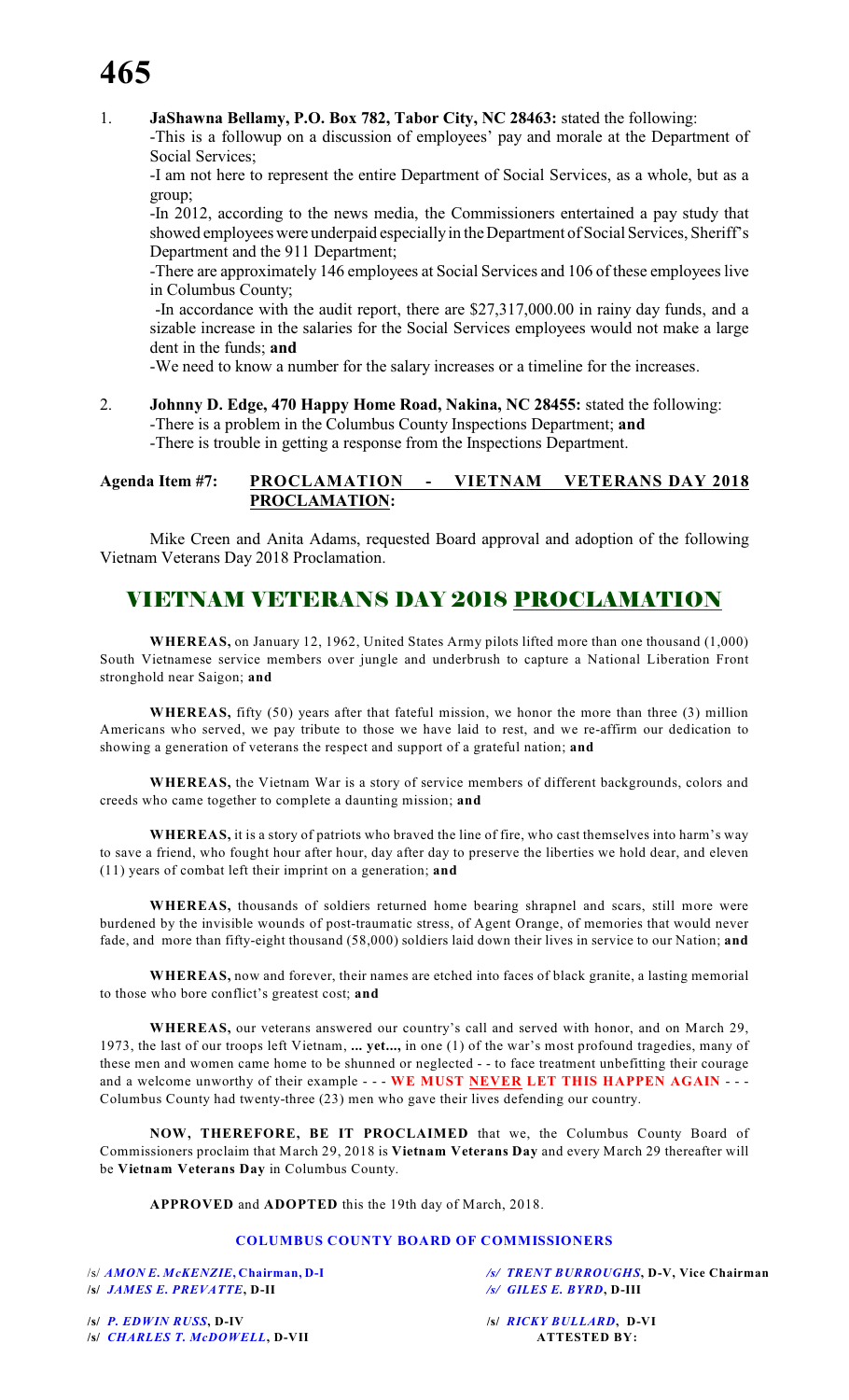### **/s/** *MICHAEL H. STEPHENS***, County Manager/Attorney /s/** *JUNE B. HALL***, Clerk to the Board**

Commissioner Prevatte made a motion to approve and adopt the Vietnam Veterans Day 2018 Proclamation, seconded by Commissioner McDowell. The motion unanimously passed.

## **Agenda Item #8: EMS COMMUNICATIONS PROJECT - JVC KENWOOD:**

Ron Runyan, JVC Kenwood, requested the balance of payment for services rendered.

After lengthy and in-depth discussion was conducted, discovery was made that all aspects of the contract had not been executed. Commissioner Bullard made a motion to place this request on hold until all of the work had been finished, seconded byCommissioner Prevatte. The motion unanimously passed.

### **Agenda Item #9: LAKE WACCAMAW BOYS and GIRLS HOME - DISCUSSION of PROJECT:**

Bill Thompson presented the following discussion of a proposed project at the Lake Waccamaw Boys and Girls Home.

- 1. Historically, the horse arena at Lake Waccamaw was built by the Lions Club which ultimately gave the arena to the Boys and Girls Home;
- 2. Fifty (50) stalls have been added to the existing fifty (50) stalls;
- 3. Over the years, the facility has deteriorated;
- 4. Surrounding competition has developed in surrounding counties;
- 5. We need to add fifty (50) more stalls to our facility, and we are trying to locate anyone who is interested in participating in the development which would be mutually beneficial; **and**
- 6. After an impact study was conducted, I discovered that we need \$139,000.00, and we have approximately \$40,000.00.

### **MOTION:**

Commissioner Prevatte made a motion to instruct the County Manager to take this request into consideration, and to see what we can do as we go through the budget process.

After further discussion, Commissioner Prevatte withdrew his motion. No second was made.

### **MOTION:**

Commissioner Byrd made a motion to send this issue back to Economic Development and Tourism, and request Representative Brenden Jones and Senator Danny Britt to seek funding for this project, seconded by Commissioner Russ. The motion unanimously passed.

## **Agenda Item #10: JUVENILE CRIME and PREVENTION COUNCIL - APPROVAL of CERTIFICATION and MEMBERSHIP:**

Nicole Hopkins requested Board approval of the following certification and membership roster.

### **NC DPS - Community Programs - County Funding Plan (2018-2019)**

| Columbus County JCPC Administrative                   |                          | \$12,917  |
|-------------------------------------------------------|--------------------------|-----------|
| Ambassador's Program                                  |                          | \$34,000  |
| Columbus County Schools and Family Counseling Program | $\overline{\phantom{a}}$ | \$46,000  |
| Columbus County Teen Court/Restitution Program        | -                        | \$60,100  |
| Safe Haven Afterschool Program                        | -                        | \$45,100  |
| <b>TOTAL:</b>                                         |                          | \$198,917 |

### **JCPC MEMBERSHIP LIST**

| <b>SPECIFIED MEMBERS</b>          | <b>NAME</b>                  |
|-----------------------------------|------------------------------|
| School Superintendent or Designee | Alan Faulk, Dr. Heather Wing |
| Chief of Police                   | <b>VACANT</b>                |
| Local Sheriff or Designee         | Lewis Hatcher                |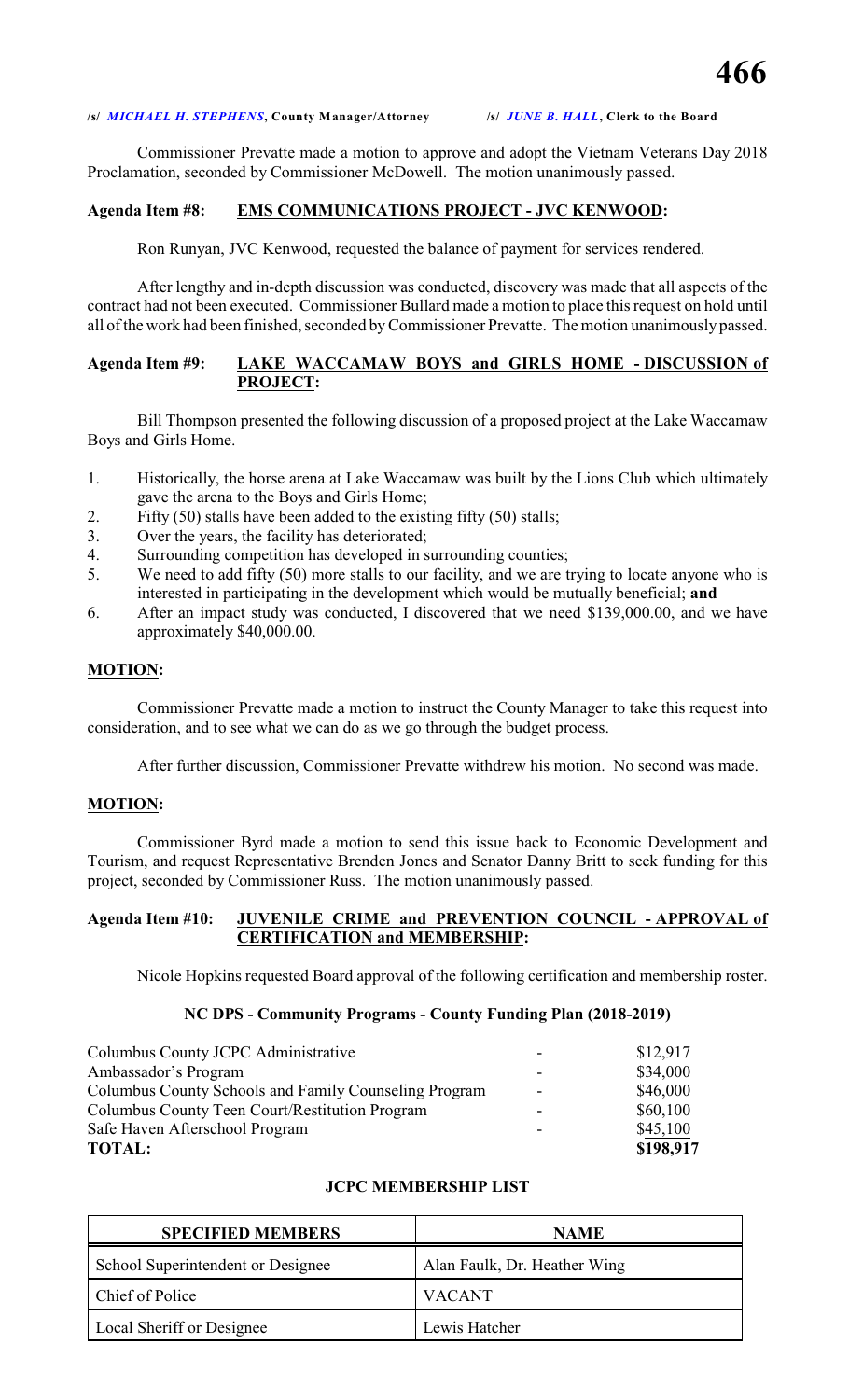| District Attorney or Designee                                                  | Jon David, Heath Nance            |
|--------------------------------------------------------------------------------|-----------------------------------|
| <b>Chief Court Counselor or Designee</b>                                       | Lance Britt, Joey Todd            |
| Director, AMH/DD/SA, or Designee                                               | Sara Stroud, William Sellers      |
| Director DSS or Designee                                                       | Al McKenzie, LaShawn Grate        |
| <b>County Manager or Designee</b>                                              | Mike Stephens, Stuart Carol       |
| <b>Substance Abuse Professional</b>                                            | <b>Rickie Rouse</b>               |
| Member of Faith Community                                                      | <b>Buddy Seay</b>                 |
| <b>County Commissioner</b>                                                     | Amon McKenzie                     |
| Two Persons under age 18 (State Youth<br>Council Representative, if available) | IsaBella Hopkins<br><b>VACANT</b> |
| Juvenile Defense Attorney                                                      | <b>VACANT</b>                     |
| Chief District Judge or Designee                                               | William Fairley                   |
| Member of Business Community                                                   | Terry Mann                        |
| Local Health Director or Designee                                              | Kim Smith, Sandra Harrelson       |
| Rep. United Way/other non-profit                                               | <b>Greta Sellers</b>              |
| Representative/Parks and Recreation                                            | Julie Strickland                  |
| <b>County Commissioner Appointee</b>                                           | Jackie Williams - District I      |
| <b>County Commissioner Appointee</b>                                           | Heather Dowless - District II     |
| <b>County Commissioner Appointee</b>                                           | Krystal Young - District III      |
| <b>County Commissioner Appointee</b>                                           | Nancy Sigmon - District IV        |
| <b>County Commissioner Appointee</b>                                           | Joan Humphrey - District V        |
| <b>County Commissioner Appointee</b>                                           | Kelly Cribb - District VI         |
| <b>County Commissioner Appointee</b>                                           | Dr. Darrin Moore - District VII   |

Vice Chairman Burroughs made a motion to approve the certification of funding and the membership roster for the Juvenile Crime and Prevention Council, seconded by Commissioner Prevatte. The motion unanimously passed.

### **Agenda Item #11: RESOLUTION - RESOLUTION to REQUEST REINSTATEMENT of SENIORS' HEALTH INSURANCE INFORMATION PROGRAM (SHIIP):**

Patsy Eason requested Board approval and adoption of the following Resolution to Request Reinstatement of Seniors' Health Insurance Information Program (SHIIP), for the benefit of our senior citizens.

# **RESOLUTION to REQUEST REINSTATEMENT of SENIORS' HEALTH INSURANCE INFORMATION PROGRAM (SHIIP)**

**WHEREAS,** the information we received relative to the cut in funding for State Health Insurance Assistance Programs (SHIP), which ultimately would have a devastating impact on North Carolina Seniors' Health Insurance Information Program NCSHIIP, was very disturbing; **and**

**WHEREAS,** this decision arrives at a time when the number of people eligible for Medicare is growing, and the Medicare program is becoming increasingly complex; **and**

**WHEREAS,** the elimination of this funding may eliminate the best and most reliable free and local resource that Medicare beneficiaries have in North Carolina; **and**

**WHEREAS,** the NCSHIIP Program is unique, effective, cost-efficient and dependable for the high volume of Medicare beneficiaries in Columbus County, North Carolina; **and**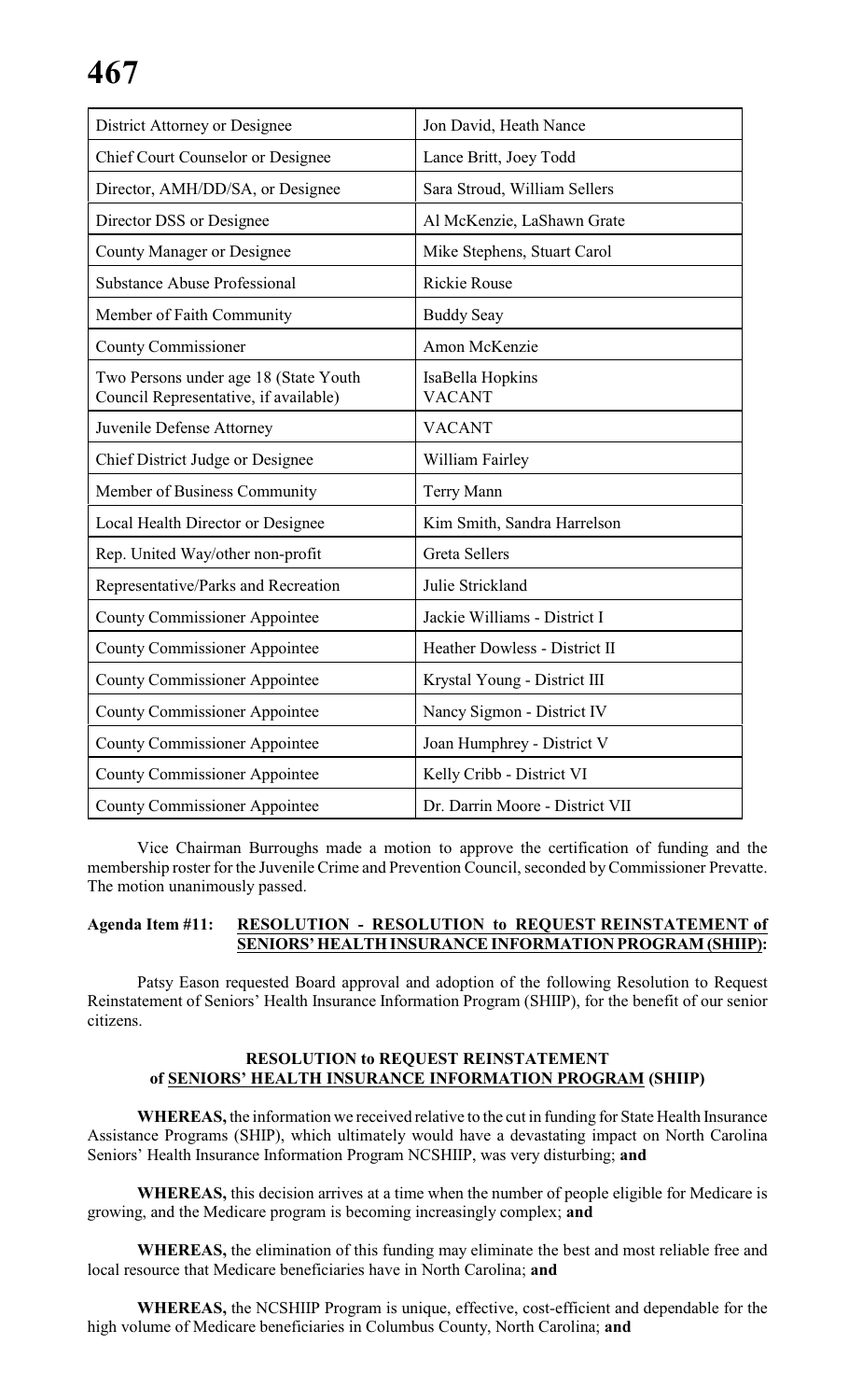**WHEREAS,** with the elimination of the federal funding, NCSHIIP would be severely impacted and would not be able to provide the same high level of service.

**NOW, THEREFORE, BE IT RESOLVED**, we, the Columbus County Board of Commissioners, request the funding for the Seniors' Health Insurance Information Program (SHIIP) be reinstated in the Federal budget.

**APPROVED** and **ADOPTED** this the 19<sup>th</sup> day of March, 2018.

| $\sqrt{s}/AMONE$ . McKENZIE Chairman        | /s/ TRENT BURROUGHS Vice Chairman    |
|---------------------------------------------|--------------------------------------|
| <i>S JAMES E. PREVATTE</i>                  | $\mathcal{S}$ GILES E. BYRD          |
| $\sqrt{s}$ P. EDWIN RUSS                    | /s/ RICKY BULLARD                    |
|                                             | <b>ATTESTED BY:</b>                  |
| <b>SSI CHARLES T. McDOWELL</b>              | /s/ JUNE B. HALL, Clerk to the Board |
| /s/ MICHAEL H. STEPHENS, Manager / Attorney |                                      |

Commissioner Byrd made a motion to approve and adopt the Resolution to Request Reinstatement of Seniors' Health insurance Information Program (SHIIP), seconded by Commissioner Russ. The motion unanimously passed.

# **Agenda Item #12: CITY OF WHITEVILLE - WHITEVILLE FIRE DEPARTMENT RESPONSE:**

Darren Currie, City Manager, requested approval for the Whiteville Fire Department to respond to emergency medical calls as first responders in the city limits of Whiteville.

Mr. Currie stated the following:

- 1. The Governing Body approved an EMS Plan inclusive of first responders; **and**
- 2. We want the Whiteville Fire Department to be included in the EMS Plan as first responders.

Commissioner Russ made a motion to approve the Whiteville Fire Department to respond to emergency medical calls as first responders in the city limits of Whiteville, seconded by Commissioner Prevatte. The motion unanimously passed.

# **Agenda Item #13: AIRPORT - DEPARTMENTAL UPDATE:**

Phil Edwards, Airport Manager, delivered the following Departmental Update.

- 1. Due to your support, Columbus County Airport continues to thrive and progress;
- 2. We had over 5,600 operations and welcomed over 15,000 people to the airport in 2017;
- 3. Airports are a critical part of the North Carolina Transportation System and our county infrastructure;
- 4. Our airport plays a vital role in providing access for medical transport, law enforcement, the military, corporate and business executives, the North Carolina Forestry Service, the agricultural community, as well as for people both for business and pleasure travel;
- 5. We have been privileged to serve all types of aircraft from large corporate G-4's to small experimental airplanes;
- 6. The Hangar Project was completed in October and all of the hangars are leased generating additional revenue. They were very much needed and they are a valuable asset for our county.;
- 7. We will be starting on the Runway Project in April. This \$3,300,000.00 runway and apron rehabilitation project with new LED lighting is vital in keeping our infrastructure up to par;
- 8. We have a ten year progress plan and are in hopes that our next project will enable us to construct a new more serviceable terminal building comparable with those of surrounding counties. Studies show that airports play an important role in attracting and retaining business in local communities. They are often the first impression a business owner has when searching for a new location. It is important that we stay competitive if Columbus County is to grow.;
- 9. I am very proud of the progress we are making at our airport and with you continued support we will continue to work toward making Columbus County Airport one of the best general aviation airports in the southeast; **and**
- 10. I sincerely thank you for your support and for your time tonight.

# **Agenda Item #14: SOCIAL SERVICES - MONTHLY ADMINISTRATIVE UPDATE:**

Algernon McKenzie, Social Services Director, delivered the following Monthly Administrative Update.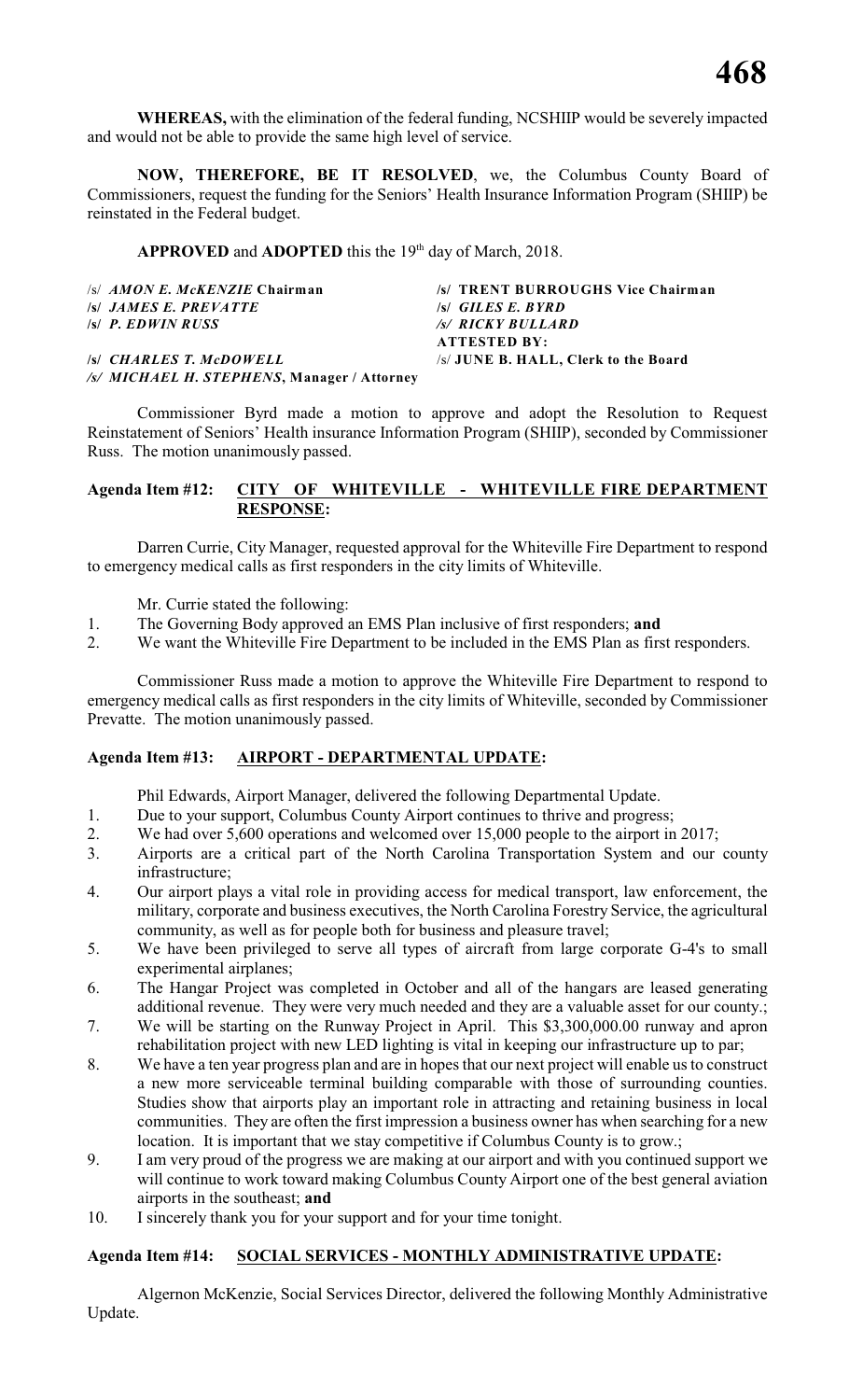On February 8, 2018 I attended our monthly Director's Executive Board meeting. During this meeting, we were advised by the Child Development Staff, that the overpayments made to providers by NCFAST were being worked on; however, local county staff will be responsible for reaching out to providers to collect payments. The Directors felt this should not be put on county staff; as this was not a county error. The Division is still identifying the providers and the amount of overpayments made to providers. There have been at least \$600,000 in overpayments statewide. There will be more information provided later.

We had a discussion about P4 Child Welfare moving into NCFAST with the Assistant and Deputy Secretary. They acknowledged there are still issues that need to be fixed; and agreed there is still a need for training at the state and county level. Assistant Secretary, Perry Manning stated there needs to be an additional delay with further rollout of Project 4; and wants to work on a schedule that will work for all. There needs to be changes made to address human error; meaning the system would highlight information not entered before moving forward. This will be a work in progress and the state will continue to work with the NCFAST Team and the local county DSS agencies to identify needed changes or fixes to the system.

Our President, Ms. Fayko informed us the Attorney General's office has sent out a draft of what the written county agreement will look like; which will require all 100 North Carolina counties to sign. There was much discussion and many concerns that some of the expected performance measures are beyond our control and will make it hard for counties to meet the measures. There was also concern the problems with NCFAST will hinder counties from meeting performance and cause more work on staff. The Director's Association is also concerned about the lack of state accountability and support in the agreement as it is presently written. Therefore, we are requesting there be some changes made and our concerns be addressed before the agreement is finalized and signed. This is a requirement that resulted from HB630; which is calling for a reform of the state's Social Services programs.

We also discussed Medicaid paybacks for county errors made in Medicaid Eligibility Determination. Counties will be required, as a result of legislation, to repay Medicaid benefits received by a recipient, whose case was approved in error by the county. This is concerning to Directors given the complexity of the Medicaid eligibility determination process; and the amount of information that must be gathered and calculated on each case. This could be an issue for a county's budget; especially if the individual is in a nursing facility or has multiple health issues.

On February 12 and 13, 2018 we had a Foster Care IV-E Medicaid review with the state representative. Ten cases were pulled and reviewed. All of the cases were found to be correct with no errors and paybacks. The review found all need documentation for these cases to draw down federal funding to the county. This was due to the hard work of the Foster Care Supervisor and Unit.

On February 21-23, 2018 I attended an Adult Protective Services training for Directors and the Eastern Regional Director's meeting in Beaufort, North Carolina. During this session, we were given an overview of the Adult Services policy and our responsibility as Directors in protecting adults. We talked about the North Carolina General Statutes and participated in a group exercise. This was a very informative training.

During the Eastern Regional meeting, we received an update from Sampson County's Director on Child Welfare in NCFAST. Sampson County is one of the five pilot counties working in NCFAST with the new Child Welfare system. There are still issues that have not been fixed. There are over 300 job aids for workers to view while trying to enter case information; and the Foster Care board payments and reconciliation are not correct.

Angela Taylor, with the NCFAST team, informed us they have been working with DHHS and there would be a new go live date schedule coming out soon. This will allow them time to work on the fixes needed to the system before more counties are put into NCFAST. They are still working on Project 12; which is a statewide storage system for counties to scan all documents into NCFAST; which will be required.

During this session, we were given some updates on Medicaid Transformation or Managed Care; which is mandated through legislation. The goal is to integrate medical and behavioral health. It is estimated about 20 million people may be affected by this new way of enrolling for Medicaid benefits, which will be done through an enrollment broker beginning July 2019. We were told this could also change the way non-emergency Medicaid Transportation is handled as well. There are concerns about this managed care system and how it would affect counties and recipients of the services. The state will contract with a vendor to provide this service.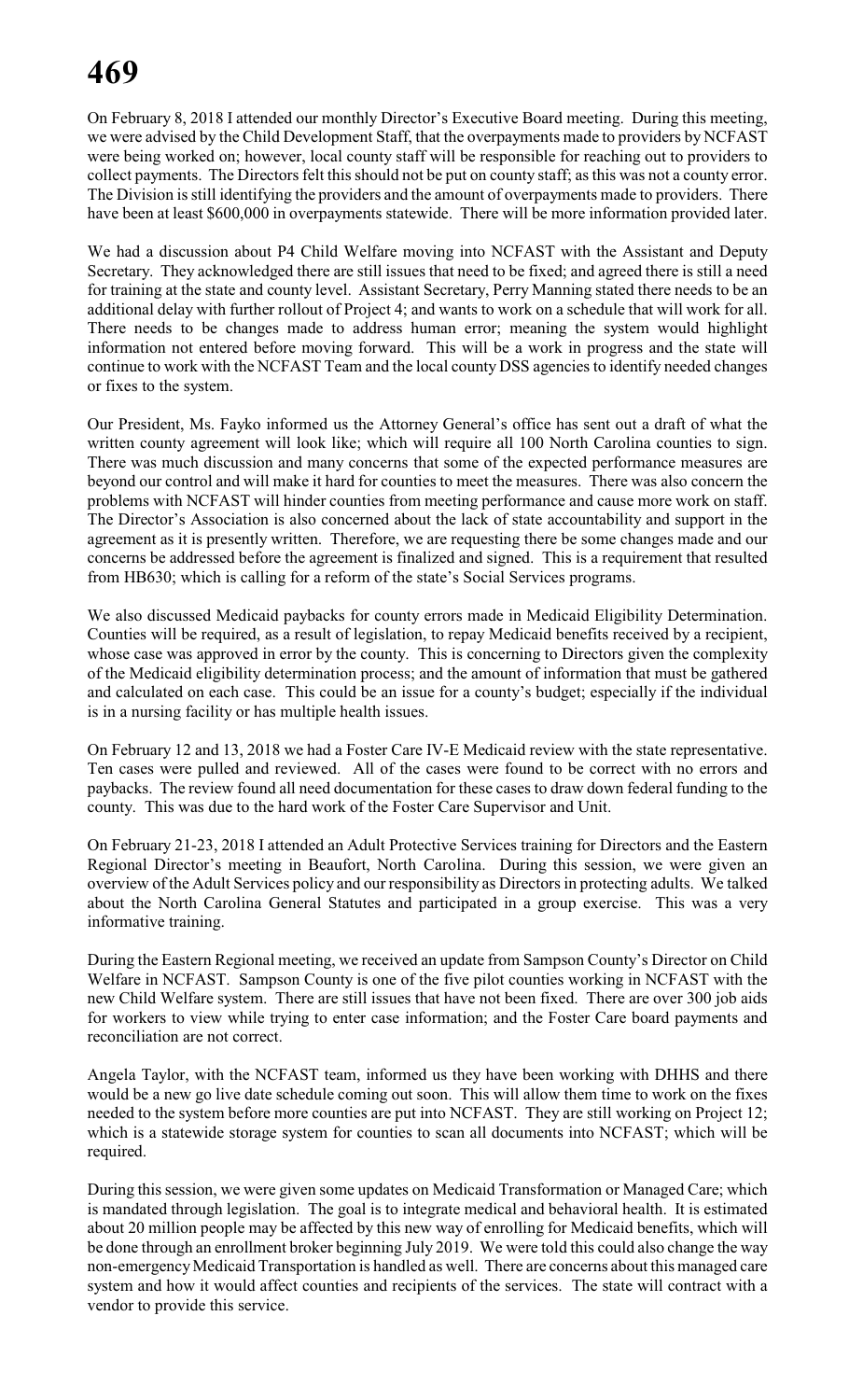Lastly, we had a session from the state fiscal staff on the things we should include in our 2018-19 county budgets. This year, there will be some new costs associated with criminal background checks for Child Support Agents and new policy for paternity tests for non-custodial parents who will be able to request tests be done at DSS agencies now. We were also told the state budget estimates were out.

On February 27, 2018 I met with the Social Work Program Manager, Child Welfare Supervisors and all Child Welfare Social Workers. During this meeting, I reminded them of our responsibility to protect children and follow policy. I also reviewed some of the areas we were cited on in our review and talked about the progress we have made on our Program Development Plan. I discussed some information about HB630 and its requirements for all county agency programs. Staff were reminded about the online training they must complete prior to our go live date in NCFAST for Child Welfare.

At the end of the meeting, staff shared some ideas and concerns about getting their work done as needed; which we will work on. For example; technology, parenting classes at DSS and getting information and medical records from some community partners quicker.

On February 27, 2018 I met with all Program Supervisors to talk to them about HB630 and the required agreements; which will cover all Social Service programs. During the meeting, each supervisor was given a copy of the draft program with specific performance measures for their program area; and asked to review it. We also talked about budget requests for 2018-19.

I informed them of some upcoming personnel training that will be conducted by our consultant at the agency. We will also have some training on Services for the Deaf and Hard of Hearing in the near future.

On February 28, 2018 the Social Work Program Manager and I attended a meeting in Rocky Mount, North Carolina; sponsored by the County Commissioners Association. It was entitled, "100 Counties Helping Our Children Thrive". The purpose of the session was for County Commissioners, County Managers and DSS management to get together and talk about Child Welfare in North Carolina, HB630 and the work of the Working Group, established by HB630. During the session, we talked about issues and the work associated with Child Welfare. We also briefly discussed the 100 county written agreements that are going to be required of all counties in July 2018.

| есопонів эсі уксэ                       |                                                                                                                                                              |  |  |  |  |
|-----------------------------------------|--------------------------------------------------------------------------------------------------------------------------------------------------------------|--|--|--|--|
| <b>PROGRAM</b>                          | <b>STATISTICS</b>                                                                                                                                            |  |  |  |  |
| <b>Food &amp; Nutrition</b>             | Applications Taken: 244<br>Applications Approved: 187<br>Active Cases: 5,716<br>Benefits Issued: \$1,337,558<br>Participants Served: 12,076                  |  |  |  |  |
| <b>Adult Medicaid</b>                   | Applications Taken: 124<br>Cases Terminated: 55<br>Redeterminations: 392<br>Applications Processed: 194                                                      |  |  |  |  |
| <b>Family &amp; Children's Medicaid</b> | Applications Taken: 103<br><b>Applications Processed: 97</b><br>Redeterminations: 616<br>Total Medicaid Cases: 13,934<br>Total Individuals Receiving: 23,374 |  |  |  |  |
| <b>Child Support</b>                    | <b>Absent Parents Located: 60</b><br>Orders Enforced: 789<br>Active Cases: 4,008<br>Collections: \$464,079.77                                                |  |  |  |  |

### **February 2018 Economic Services**

# **February 2018 Human Services**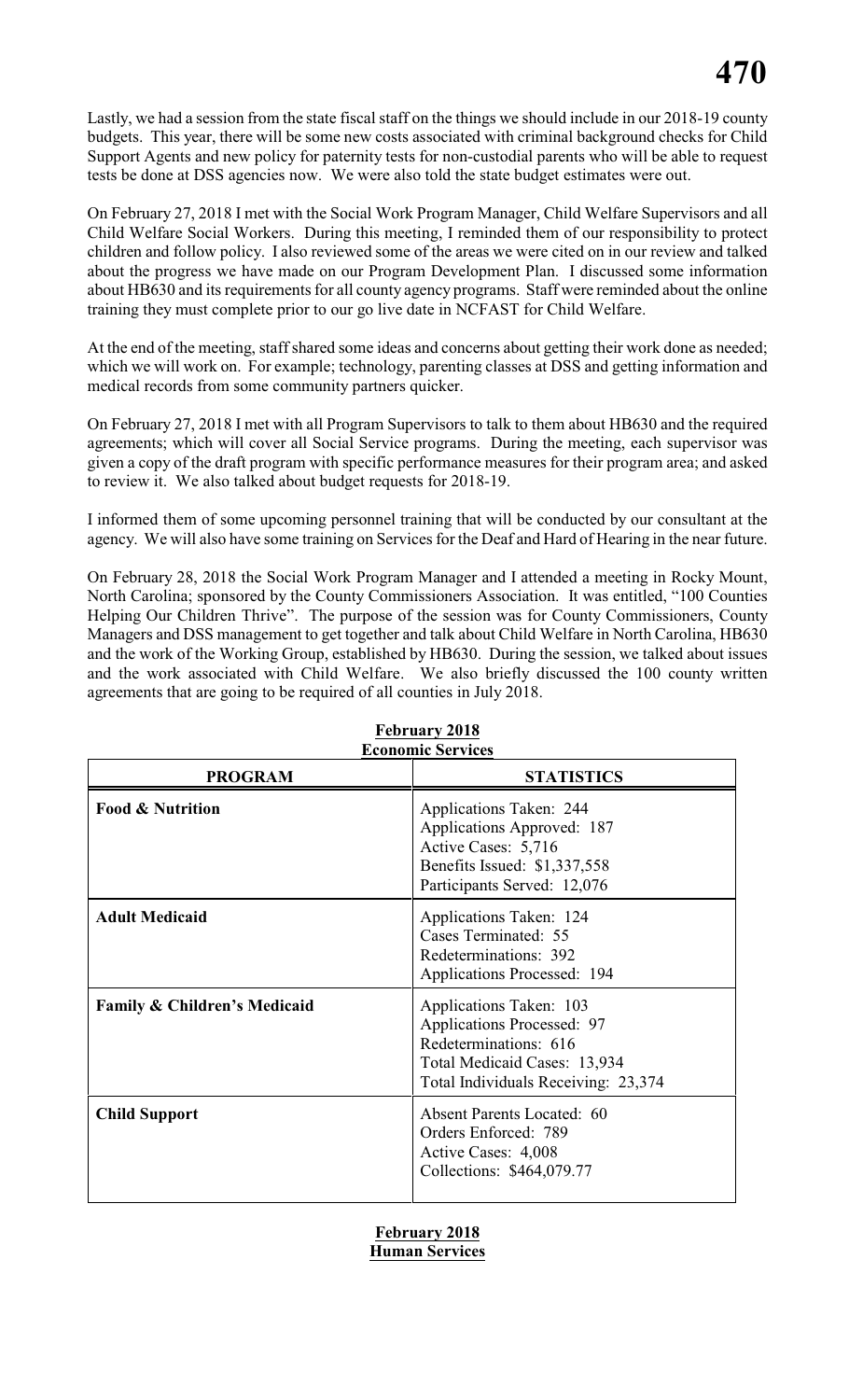| <b>PROGRAM</b>                                 | <b>STATISTICS</b>                                                                                                                                                                                           |
|------------------------------------------------|-------------------------------------------------------------------------------------------------------------------------------------------------------------------------------------------------------------|
| <b>Adult Services (APS)</b>                    | APS Reports Accepted: 25<br>County Wards: 22<br>Number of Payee Cases: 15<br><b>Adults Served APS: 10</b><br>Number of Medicaid Transportation Trips: 576<br>Amount Requested for Reimbursement: \$4,841.20 |
| <b>Children's Protective Services</b><br>(CPS) | Reports Accepted: 35<br>Reports Screened Out: 23<br>Families Receiving In-Home Services: 30<br>Children Served: 61<br>Contacts with Families Monthly: 303<br>Assessments: 33                                |
| <b>Foster Care</b>                             | Foster Children in Foster Homes: 59<br>Children Placed Outside County: 18<br><b>Agency Adoptions: 2</b><br>Pending Adoptions: 2<br>Total Foster Homes Licensed: 5<br>Total Children in Foster Care: 61      |
| <b>Work First Employment (TANF)</b>            | Applications Taken: 21<br>Applications Approved: 16<br><b>Individuals Receiving Benefits: 296</b><br>Entered Employment: 2<br>Number in Non-Paid Work Experience: 3                                         |
| <b>Program Integrity</b>                       | Collections for Fraud: \$5,144.00<br>New Referrals: 3<br>Cases Established: 0                                                                                                                               |
| Day Care                                       | Children Receiving Day Care Assistance: 412<br>Children on the Waiting List: 651<br>Amount Spent on Day Care Services: \$154,019.00                                                                         |

# **Economic Services Program Narrative**

Child Support/Paralegal and Work First Cash/Medicaid Transportation/Maintenance and Housekeeping Food and Nutrition and Family and Children's Medicaid Adult Medicaid//Rest Home and Nursing Home/Community Alternatives Program (CAP)

Submitted by Cyndi Hammonds, Income Maintenance Administrator

# **Reporting Month: February 2018**

News/Updates/Vacancies

# **Child Support and Paralegal:**

The number of court days for Child Support has decreased to 2 days per month due to staffing issues with Judges. We anticipate our days going back to 3 or 4 days per month later this year. This may affect our compliance timeframes with the State office however we will continue to strive to work harder to stay within those timeframes. They prepared 535 cases for court. Our paralegal prepared 227 order and reviewed 54 that the Attorney completed. Four applicants have been chosen for the vacancies and the new staff will begin in March. This would have made this team fully staffed however we have a long time employee who will be retiring in March which will create 1 last vacancy. We are looking forward to this team being fully staffed and fully trained.

# **Adult and Family & Children's Medicaid:**

We continue to meet our compliance thresholds for both Medicaid programs. Our Medicaid Representative has agreed to come and complete some requested training for caseworkers within the next few months. This will help all Medicaid workers make sure the changing of policy is equally understood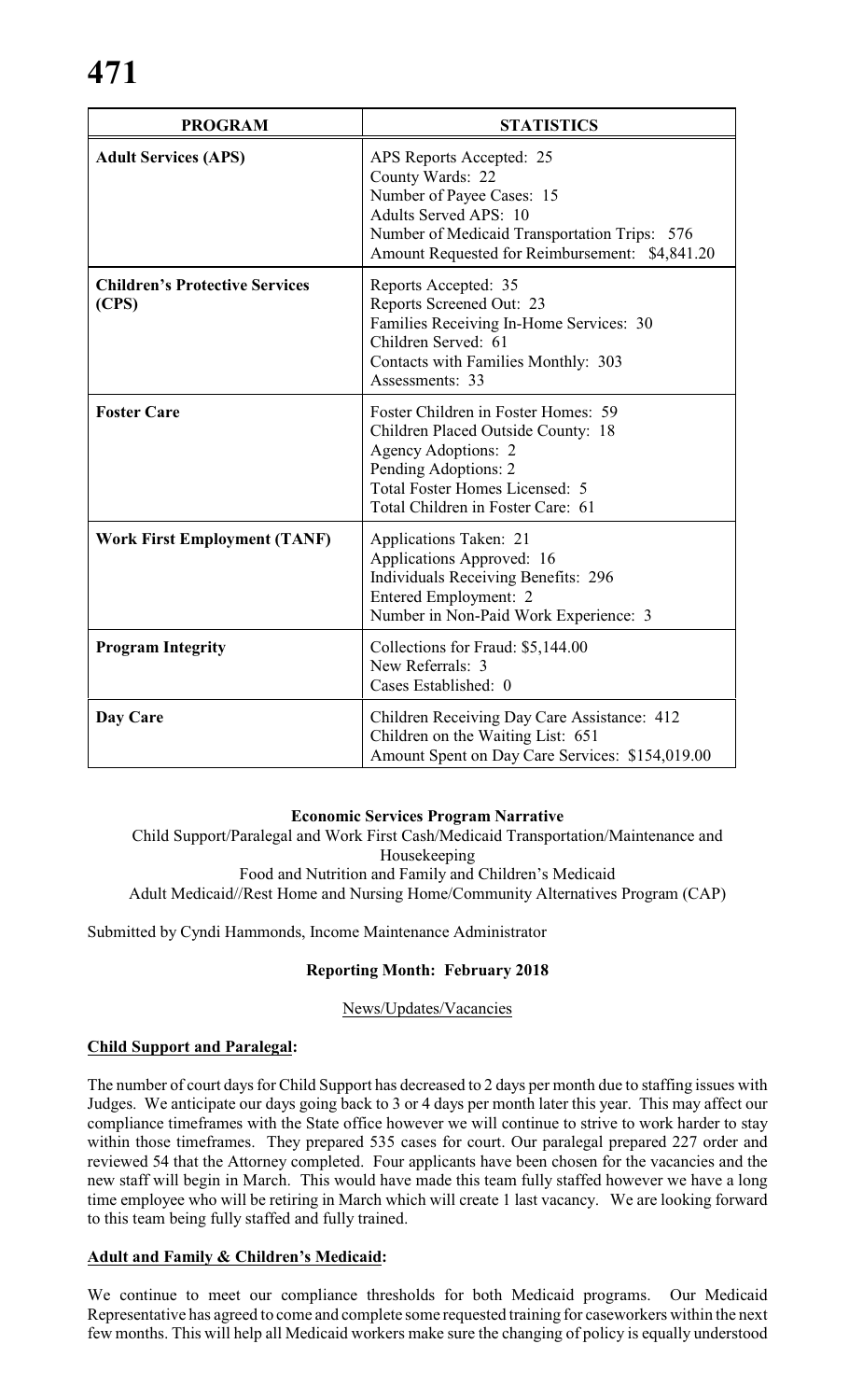by all the same way.

NCFAST will be implementing Document Management this year which is a very vital part of the Medicaid programs. All documents pertaining to the eligibility of each case must be attached in the NCFAST system. Once this is implemented, all cases that are pulled for any audit, monitoring or quality control in 2019 and after will be read via the computer and not the paper record. Up to date scanners must be used in all departments in order for us to successfully accomplish this step.

## **Food and Nutrition:**

Food and Nutrition continues to be a high demand benefit everybody is in need of. The Intake/Processing team had a 100% timeliness rate for 1 week in February. We must stay at 95% each month and our overall score for February was 96.97%. We have hired 1 of the 4 vacancies on this team and are interviewing shortly for the other 3 positions. Participants continue to have to work, volunteer or go to school at least 20 hours per week in order to remain eligible for their benefits.

### **Work First Cash/Medicaid Transportation/Interpreter/Maintenance and Housekeeping/Deputy:**

- WorkFirst continues to meet their compliance timeframes.
- Medicaid Transportation continues to work well in the NCTracks system
- The Interpreter, Maintenance and Housekeeping continue to remain busy.
- We continue to remain well pleased with Deputy Best for the security of our staff.

# **HUMAN SERVICES BOARD REPORT**

Melinda H. Lane, Program Manager

Vacancies/Updates/News for February 2018

# **Intake/Investigation/Assessment:**

The Intake/Investigation/Assessment Unit continues to be fully staffed and busy! All staff have busy caseloads and are continuing to get updated training. Child Welfare go-live for NCFAST for Columbus County has been moved to June 2018. Staff are preparing for a state monitoring in March.

### **In-Home Services:**

The In-Home Services Unit continues to be short-staffed. Initial interviews have been completed. However, more interviews are being discussed. Child Welfare go-live for NCFAST for Columbus County has been moved to June 2018. Staff are preparing for a state monitoring in March.

### **Foster Care/Adoptions:**

The Foster Care/Adoptions Unit is now fully staff and new staff are completing the initial required training (Pre-Service). Staff have been moved around to accommodate the new workers. Child Welfare go-live for Columbus County has been moved to June 2018. Staff are preparing for a state monitoring in March.

### **Transitional Unit:**

The new transitional unit is busy building caseloads and planning events for LINKs and Foster/Adoptive Parent Recruitment. Staff in this Unit have moved into a conference room for office space to accommodate new staff. Child Welfare go-live for Columbus County has been moved to June 2018. Staff are preparing for a state monitoring in March.

### **Adult Services:**

The Adult Services Unit continues to be fully staffed and very busy. Cases are becoming more complex with more issues. Many members of this Unit are in training and cross-training in order to work together more efficiently.

# **Work First Employment:**

The Work First Employment Unit continues to work within the NCFAST system with daily issues. This Unit continues to assist with 200% and with CPS Intake coverage only when needed.

# **Child Day Care:**

The Child Day Care Unit continues to be fully staffed. This Unit continues to work within the NCFAST system dealing with daily issues and updates. Currently there are concerns with how NCFAST manages the waiting list and funding.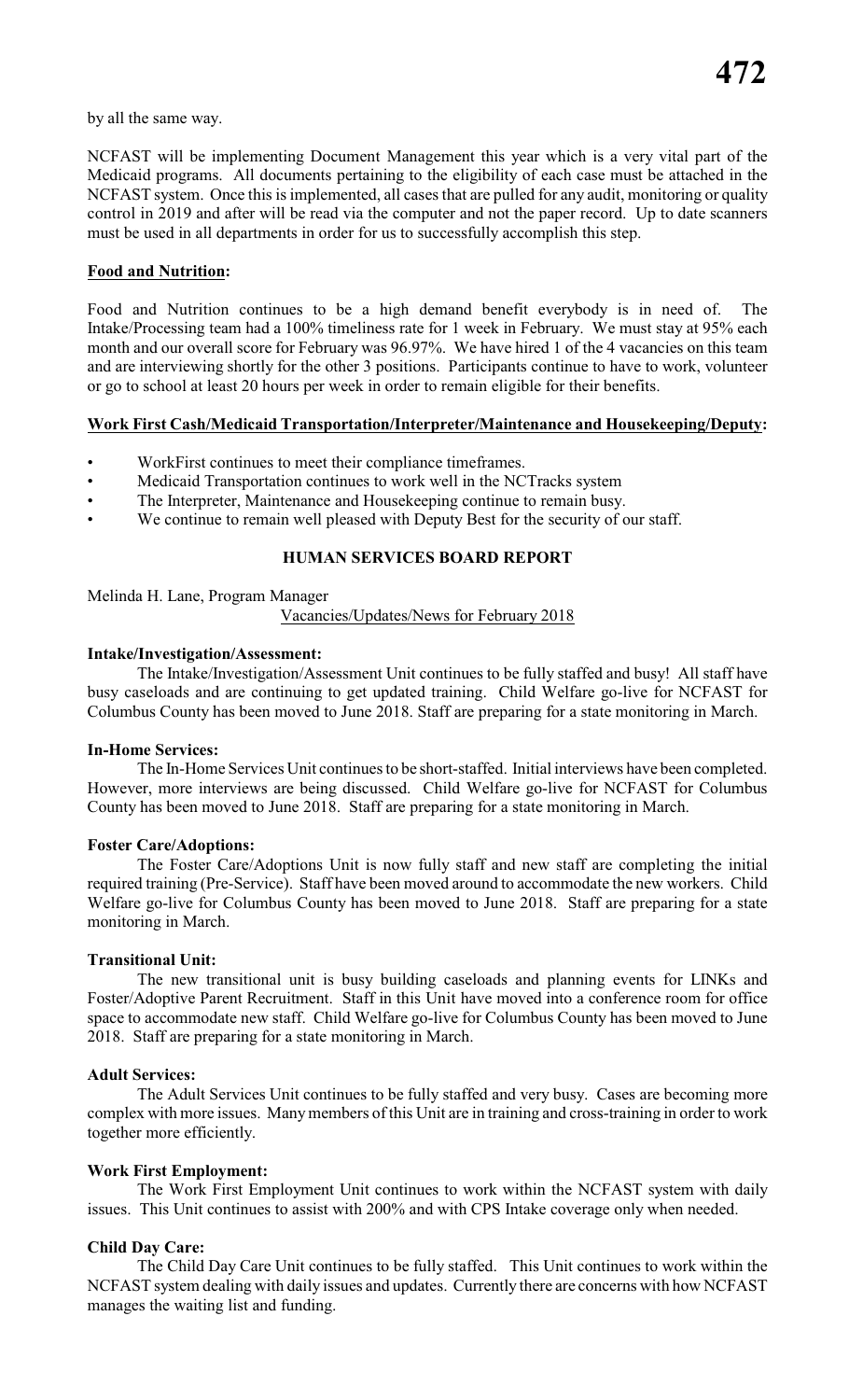# **Program Integrity:**

Program Integrity continues to work hard to get caught up with program integrity duties and cases. Only one temporary worker is currently taking Crisis Intervention Program applications. This is due to the decrease in the amount of applicants, but funding continuing to be available for Crisis Intervention. In February 78 applications were taken for CIP with 76 approvals and 2 denials. 296 applications were taken for LIEAP with 238 approvals and 58 denials. It appears these programs will continue to have funding through the most of the month of March.

# **Agenda Item #15: ECONOMIC DEVELOPMENT - INFRASTRUCTURE GRANT RESOLUTION:**

Gary Lanier, Economic Development Director, requested Board approval and adoption of the following Infrastructure Grant Resolution for the wastewater grant from the Utility Fund at the North Carolina Department of Commerce.

## **INFRASTRUCTURE GRANT RESOLUTION Columbus County Board of Commissioners**

**BE IT RESOLVED,** that a grant from the Department of Commerce Industrial Development Fund through the County of Columbus be made to assist in the extension of wastewater service for the International Logistics Park project; **and**

**BE IT FURTHER RESOLVED,** that Columbus County will administer this grant in accordance with the rules and regulations of the Department of Commerce; **and**

**BE IT FURTHER RESOLVED,** that the County will administer this grant through the County Finance Office.

**BE IT FURTHER RESOLVED, that the grant will be monitored quarterly to assure compliance** with this proposal and the Department of Commerce regulations; **and**

**BE IT FURTHER RESOLVED,** that the amount of the grant application will be two million, one hundred twenty thousand, nine hundred thirty-eight and 00/100 (\$2,120,938.00) dollars.

**ADOPTED** this 19th day of March, 2018.

### **COLUMBUS COUNTY BOARD OF COMMISSIONERS**

**/s/** *JAMES E. PREVATTE* **/s/** *GILES E. BYRD* **/s/** *P. EDWIN RUSS /s/ RICKY BULLARD*

**/s/** *AMON E. McKENZIE***, Chairman /s/** *TRENT BURROUGHS***, Vice Chairman ATTESTED BY:** */s/ CHARLES T. McDOWELL* **/s/** *JUNE B. HALL***, Clerk to the Board**

/s/ *MICHAEL H. STEPHENS***, County Manager / Attorney**

Commissioner Russ made a motion to approve and adopt the Infrastructure Grant Resolution for the wastewater grant from the Utility Fund at the North Carolina Department of Commerce, seconded by Commissioner Byrd. The motion unanimously passed.

# **Agenda Item #16: ECONOMIC DEVELOPMENT - PUBLIC HEARING for PROJECT DRY INCENTIVE GRANT:**

Gary Lanier, Economic Development Director, requested the establishment of April 02, 2018, at 6:30 P.M., as the date and time for a Public Hearing for Project Dry Incentive Grant.

Vice Chairman Burroughs made a motion to establish April 02, 2018, at 6:30 P.M., as the date and time for a Public Hearing for Project Dry Incentive Grant, seconded by Commissioner Bullard. The motion unanimously passed.

# **RECESS REGULAR SESSION and enter into COMBINATION MEETING of COLUMBUS COUNTY WATER and SEWER DISTRICTS I, II, III, IV and V BOARD MEETING:**

At 8:01 P.M., Commissioner Prevatte made a motion to recess Regular Session and enter into a **combination meeting** of Columbus CountyWater and Sewer Districts I, II, III, IV and V Board Meeting, seconded by Commissioner McDowell. The motion unanimously passed.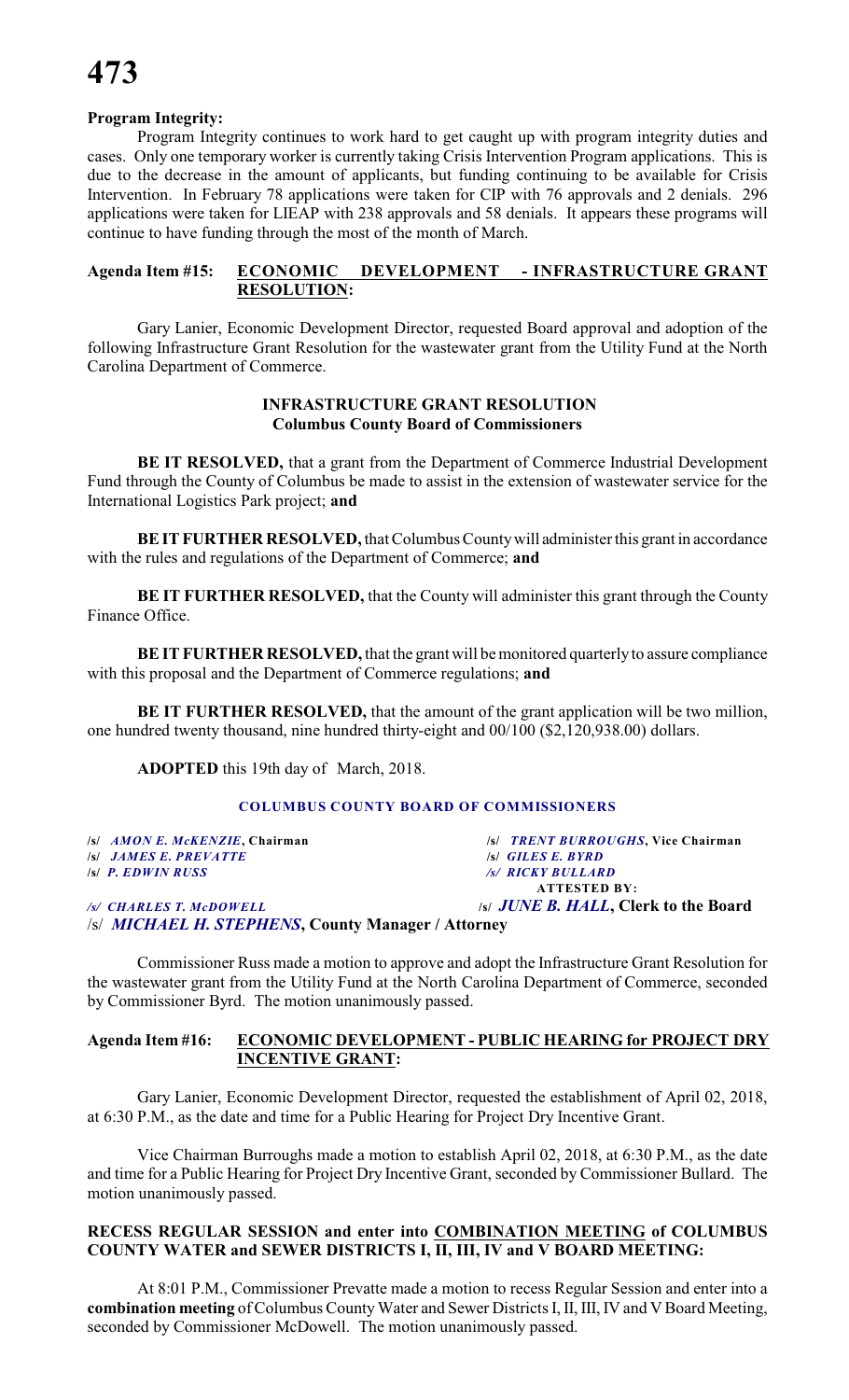# **Agenda Item 17: COLUMBUS COUNTY WATER and SEWER DISTRICTS I, II, III, IV and V - APPROVAL of BOARD MEETING MINUTES:**

March 05, 2018 **Combination Meeting** of Columbus County Water and Sewer Districts I, II, III, IV and V Board Meeting **(5 sets)**

This information will be recorded in Minute Book Number 2 for each Water District, respectively.

# **ADJOURN COMBINATION MEETING of COLUMBUS COUNTY WATER and SEWER DISTRICTS I, II, III, IV and V BOARD MEETING:**

At 8:02 P.M., Commissioner Prevatte made a motion to adjourn the **combination meeting** of Columbus County Water and Sewer Districts I, II, III, IV and V Board Meeting, seconded by Commissioner McDowell. The motion unanimously passed.

# **Agenda Item #18: CONSENT AGENDA ITEM:**

Commissioner Bullard made a motion to approve the following Consent Agenda Item.

| <b>Tax Refunds and Releases:</b>                                                     |         |           |                 |          |              |              |            |
|--------------------------------------------------------------------------------------|---------|-----------|-----------------|----------|--------------|--------------|------------|
| <b>Property Value</b>                                                                | Amount: | \$11.67   |                 |          |              |              |            |
| Best, Paul Ray                                                                       |         |           | PROPERTY: 00000 |          | Total:       |              | \$14.11    |
| Value: \$1,450.00                                                                    | Year:   | 2017      | Account:        | 09-02560 | $Bill#$ :    | 50459        |            |
| Release value of boat. Sold. Release Williams Fire(.87) release Columbus Rescue(.29) |         |           |                 |          |              |              |            |
| release late $list(1.28)$                                                            |         |           |                 |          |              |              |            |
| Property Value                                                                       |         |           |                 |          | Amount:      |              | \$20.17    |
| Collum, Teal                                                                         |         |           | PROPERTY: 00000 |          | Total:       |              | \$20.67    |
| Value: \$2,505.00                                                                    | Year:   | 2017      | Account:        | 11-00244 | $Bill#$ :    | 56190        |            |
| Release value of S\W Sold in 2016. Release Columbus Rescue(.50)                      |         |           |                 |          |              |              |            |
| <b>Property Value</b>                                                                |         |           |                 |          | Amount:      |              | \$14.52    |
| Evans, Jimmy G                                                                       |         |           | PROPERTY: 00000 |          | Total:       |              | \$17.95    |
| Value: \$1,804.00                                                                    | Year:   | 2017      | Account:        | 01-07929 | $Bill#$ :    | 60309        |            |
| Release value of boat. Sold 2016. Release North Whiteville (1.44) release Whiteville |         |           |                 |          |              |              |            |
| Rescue $(.36)$ release late list $(1.63)$                                            |         |           |                 |          |              |              |            |
| Property Value                                                                       |         |           |                 |          | Amount:      |              | \$109.76   |
| Fonvielle, Jacob Aaron                                                               |         |           | PROPERTY: 00000 |          | Total:       |              | \$138.74   |
| Value: \$13,635.00                                                                   | Year:   | 2017      | Account:        | 06-02918 | $Bill#$ :    | 61481        |            |
| Release value of boat. Sold 2016. Release Yam City(13.64) release Columbus           |         |           |                 |          |              |              |            |
| Rescue $(2.73)$ release late list $(12.61)$                                          |         |           |                 |          |              |              |            |
| Property Value                                                                       |         |           |                 |          | Amount:      |              | \$600.94   |
| Garrell, Lewis, & Joann                                                              |         |           | PROPERTY: 24775 |          | Total:       |              | \$732.48   |
| Value: \$77,700.00                                                                   | Year:   | 2017      | Account:        | 13-04138 | Bill#: 62848 |              |            |
| Release portion of value. House condemned. Release Columbus Rescue(15.54)            |         |           |                 |          |              |              |            |
| <b>Property Value</b>                                                                |         |           |                 |          | Amount:      |              | \$1,432.90 |
| James, Joanna                                                                        |         |           | PROPERTY: 00000 |          | Total:       |              | \$2,365.50 |
| Value: \$0.00                                                                        | Year:   | $13 - 17$ | Account:        | 06-00205 | $Bill#$ :    | $\mathbf{0}$ |            |
| Release value prop# 10448&10447. Sold at tax sale . Release Columbus Rescue(35.60)   |         |           |                 |          |              |              |            |
| Property Value                                                                       |         |           |                 |          | Amount:      |              | \$12.64    |
| Jenkins, Randolph Scott                                                              |         |           | PROPERTY: 00000 |          | Total:       |              | \$14.83    |
| Value: \$1,570.00                                                                    | Year:   | 2016      | Account:        | 15-01171 | $Bill#$ :    | 7182         |            |
| Release value of boat. Sold in 2015. Release Acme Delco(1.88) release Columbus       |         |           |                 |          |              |              |            |
| Rescue(.31)                                                                          |         |           |                 |          |              |              |            |
| <b>Property Value</b>                                                                |         |           |                 |          | Amount:      |              | \$41.94    |
| Lee, James F. & Louise Ann                                                           |         |           | PROPERTY: 00000 |          | Total:       |              | \$254.87   |
| Value: \$5,210.00                                                                    | Year:   | 2017      | Account:        | 03-02146 | $Bill#$ :    | 73062        |            |
| Release value of boat. Sold 3 years ago. Release Old Dock(4.17) release Columbus     |         |           |                 |          |              |              |            |
| Rescue $(1.04)$ release late list $(4.72)$                                           |         |           |                 |          |              |              |            |
| <b>Property Value</b>                                                                |         |           |                 |          | Amount:      |              | \$12.47    |
| Nance, James Nicholas                                                                |         |           | PROPERTY: 00000 |          | Total:       |              | \$25.78    |
| Value: \$14,780.00                                                                   | Year:   | 2017      | Account:        | 13-05566 | $Bill#$ :    | 79144        |            |
| Release value of boat. Sold 2014 Release Klondyke Fire(10.35) release Columbus       |         |           |                 |          |              |              |            |
| Rescue(2.96)                                                                         |         |           |                 |          |              |              |            |
| Property Value                                                                       |         |           |                 |          | Amount:      |              | \$10.22    |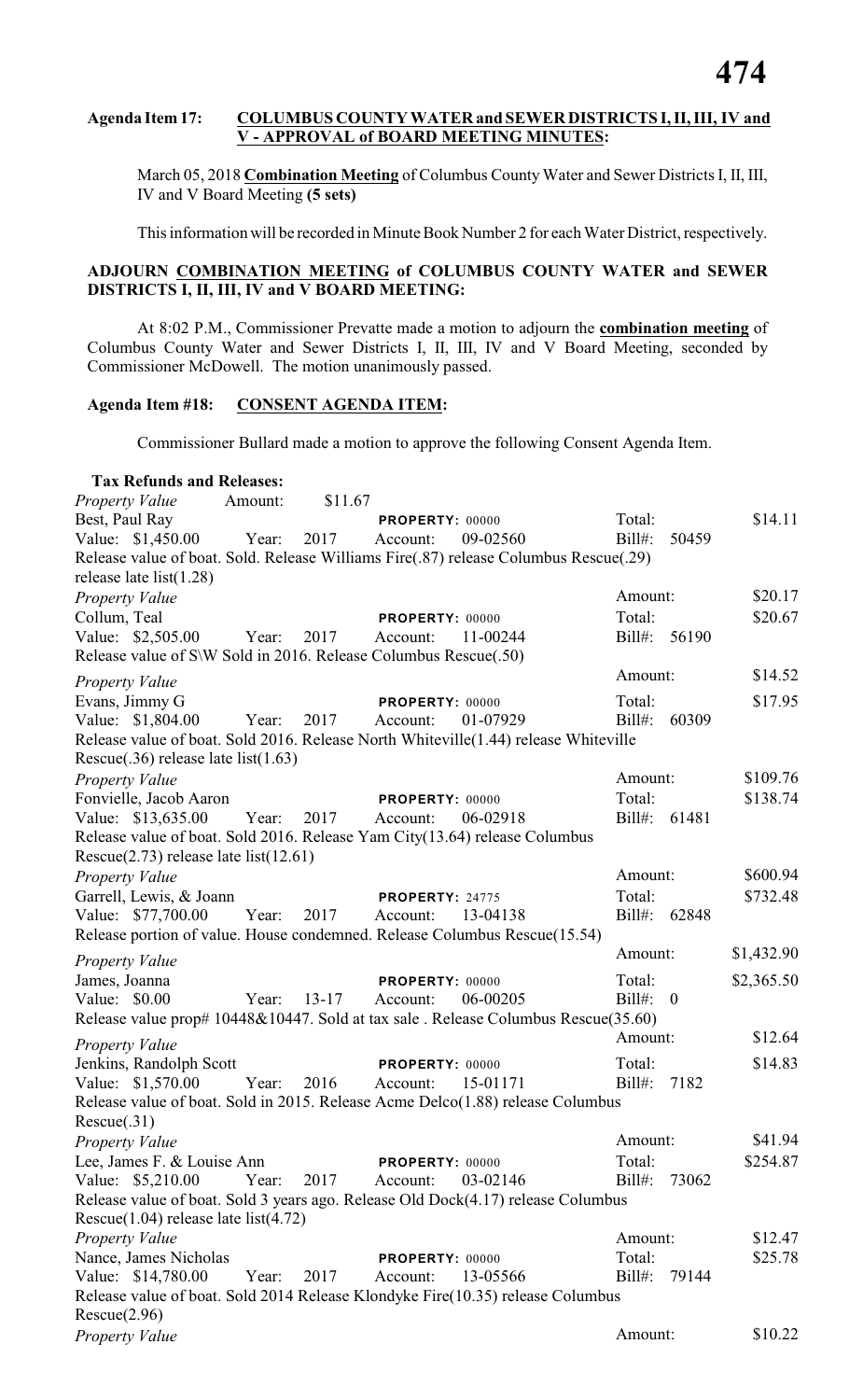# **475**

| Simmons, Jeffrey Dean<br>Value: \$1,270.00<br>Rescue(.25)                                   | Year: | 2017 | PROPERTY: 00000<br>Account:        | 03-05435<br>Release value of boat. Sold in 2016. Release Old Dock Fire(1.02) release Columbus   | Total:<br>$Bill#$ :               | 86699 | \$11.49              |
|---------------------------------------------------------------------------------------------|-------|------|------------------------------------|-------------------------------------------------------------------------------------------------|-----------------------------------|-------|----------------------|
| Property Value<br>Strickland, Terry Robert<br>Value: \$656.00                               | Year: | 2017 | PROPERTY: 00000<br>Account:        | 01-03990<br>Release value of boat. Sold. Release Whiteville Rescue(.13) release late list (.54) | Amount:<br>Total:<br>Bill#: 90572 |       | \$5.28<br>\$5.95     |
| Refunds<br>Cribb, Perry<br>Value: \$0.00<br>Refund user fee. House vacant.                  | Year: | 2017 | <b>PROPERTY: 15627</b><br>Account: | 09-05723                                                                                        | Amount:<br>Total:<br>$Bill#$ :    | 15627 | \$0.00<br>\$203.00   |
| Refunds<br>Mintz, Thomas<br>Value: \$0.00<br>Refund user fee. Not liveable.                 | Year: | 2017 | PROPERTY: 92868<br>Account:        | 15-27425                                                                                        | Amount:<br>Total:<br>$Bill#$ :    | 78148 | \$0.00<br>\$203.00   |
| Refunds<br>Smith, Dyght & Shirley<br>Value: \$0.00<br>Columbus Rescue(9.00)                 | Year: | 2017 | PROPERTY: 86897<br>Account:        | 13-05616<br>Refund portion of value. SHB partially exempt. Release Klondyke Fire(31.50) release | Amount:<br>Total:<br>$Bill#$ :    | 87463 | \$362.25<br>\$402.75 |
| User Fee<br>Ammons, Feris L.<br>Value: \$0.00<br>Release user fee. House is vacant.         | Year: | 2017 | <b>PROPERTY: 16169</b><br>Account: | 09-03166                                                                                        | Amount:<br>Total:<br>$Bill#$ :    | 47961 | \$0.00<br>\$203.00   |
| User Fee<br>Brown, Jean V<br>Value: \$0.00<br>Release user fee. House is vacant.            | Year: | 2017 | <b>PROPERTY: 77550</b><br>Account: | 11-04021                                                                                        | Amount:<br>Total:<br>$Bill#$ :    | 52344 | \$0.00<br>\$203.00   |
| User Fee<br>Bryant, Brenda Gayle Smith<br>Value: \$0.00<br>Release user fee. Empty lot.     | Year: | 2017 | PROPERTY: 84845<br>Account:        | 13-00610                                                                                        | Amount:<br>Total:<br>Bill#:       | 52728 | \$0.00<br>\$203.00   |
| User Fee<br>Bryant, Ernest & Thelma<br>Value: $$0.00$<br>Release user fee. House is vacant. | Year: | 2017 | PROPERTY: 75262<br>Account:        | 15-06767                                                                                        | Amount:<br>Total:<br>Bill#:       | 52749 | \$0.00<br>\$203.00   |
| User Fee<br>Edmonds, Sylvia<br>Value: \$0.00<br>Release user fee. Home burned.              | Year: | 2017 | PROPERTY: 4957<br>Account:         | 01-00206                                                                                        | Amount:<br>Total:<br>$Bill#$ :    | 59371 | \$0.00<br>\$116.00   |
| User Fee<br>Enzor, Dwayne L.<br>Value: \$0.00<br>Release user fee. House is vacant.         | Year: | 2017 | PROPERTY: 84001<br>Account:        | 16-00406                                                                                        | Amount:<br>Total:<br>$Bill#$ :    | 60023 | \$0.00<br>\$203.00   |
| User Fee<br>Enzor, Dwayne L.<br>Value: \$0.00<br>Release user fee. Vacant.                  | Year: | 2017 | <b>PROPERTY: 17582</b><br>Account: | 10-3233                                                                                         | Amount:<br>Total:<br>$Bill#$ :    | 60022 | \$0.00<br>\$203.00   |
| User Fee<br>Ferriola, Michael J.<br>Value: \$0.00<br>Release user fee. Vacant.              | Year: | 2017 | <b>PROPERTY: 18907</b><br>Account: | 11-01304                                                                                        | Amount:<br>Total:<br>$Bill#$ :    | 60898 | \$0.00<br>\$203.00   |
| User Fee<br>Floyd, William Page<br>Value: \$0.00<br>Release user fee. House is vacant.      | Year: | 2017 | <b>PROPERTY: 17658</b><br>Account: | 10-05658                                                                                        | Amount:<br>Total:<br>Bill#:       | 61419 | \$0.00<br>\$203.00   |
| User Fee<br>Godwin, Larry<br>Value: $$0.00$                                                 | Year: | 2017 | <b>PROPERTY: 15865</b><br>Account: | 09-10580                                                                                        | Amount:<br>Total:<br>$Bill#$ :    | 63677 | \$0.00<br>\$203.00   |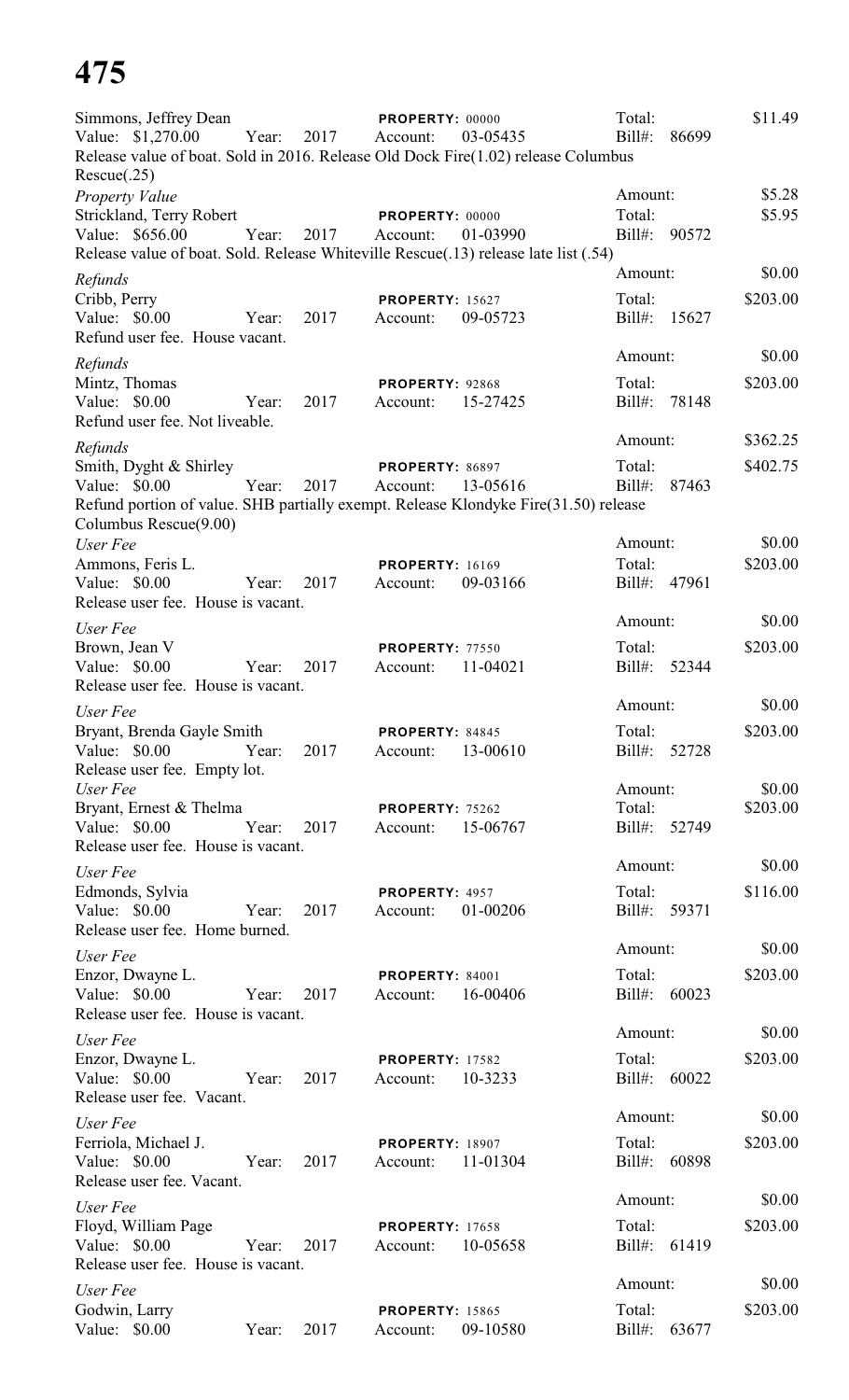# **476**

\$0.00

\$0.00

\$0.00

\$0.00

\$0.00

\$0.00

\$0.00

\$0.00

\$0.00

\$0.00

 $$0.00$ 

\$0.00

\$0.00

| Release user fee. Vacant.                                                                                 |                                                |                                   |                    |
|-----------------------------------------------------------------------------------------------------------|------------------------------------------------|-----------------------------------|--------------------|
| User Fee<br>Harmon, Thelma Spaulding<br>Value: \$0.00 Year:<br>2017<br>Release user fee. House is vacant. | <b>PROPERTY: 00000</b><br>08-08180<br>Account: | Amount:<br>Total:<br>Bill#: 66629 | \$0.00<br>\$203.00 |
| User Fee                                                                                                  |                                                | Amount:                           | \$0.00             |
| Harmon, Thelma Spaulding<br>Value: \$0.00 Year: 2017<br>Release user fee. House is vacant.                | <b>PROPERTY: 26588</b><br>Account:<br>14-06500 | Total:<br>Bill#: 66630            | \$203.00           |
| User Fee<br>Hinson, Larry A<br>Value: \$0.00 Year:<br>2017<br>Release user fee. House is vacant.          | <b>PROPERTY: 24559</b><br>Account: 13-19300    | Amount:<br>Total:<br>Bill#: 68477 | \$0.00<br>\$203.00 |
| User Fee                                                                                                  |                                                | Amount:                           | \$0.00             |
| Hinson, Linda Sadler<br>Value: \$0.00 Year:<br>2017<br>Release user fee. Vacant.                          | PROPERTY: 83771<br>09-03816<br>Account:        | Total:<br>Bill#: 68511            | \$203.00           |
| User Fee                                                                                                  |                                                | Amount:                           | \$0.00             |
| Johnson, Cathy Brigman & Willie<br>Value: $$0.00$<br>2017<br>Year:<br>Release user fee. Vacant.           | <b>PROPERTY: 10175</b><br>06-02756<br>Account: | Total:<br>Bill#: 70942            | \$203.00           |
| User Fee                                                                                                  |                                                | Amount:                           | \$0.00             |
| MCPherson, Willie Paul<br>Value: $$0.00$<br>Year:<br>2017<br>Release user fee. Vacant.                    | PROPERTY: 87540<br>02-00619<br>Account:        | Total:<br>Bill#: 77179            | \$203.00           |
| User Fee                                                                                                  |                                                | Amount:                           | \$0.00             |
| Moody, Michael & Cindy<br>Value: \$0.00<br>2017<br>Year:                                                  | <b>PROPERTY: 84990</b><br>01-07428<br>Account: | Total:<br>78301<br>Bill#:         | \$203.00           |
| Release user fee. Vacant.                                                                                 |                                                | Amount:                           | \$0.00             |
| User Fee<br>Nobles, Jimmy & Peggy<br>Value: \$0.00<br>Year:<br>2017<br>Release 1 can.                     | PROPERTY: 24098<br>13-30165<br>Account:        | Total:<br>$Bill#$ :<br>79734      | \$116.00           |
| User Fee                                                                                                  |                                                | Amount:                           | \$0.00             |
| Secretary of Veterans Affairs<br>Value: \$0.00<br>Year:<br>2017<br>Release user fee. House is vacant.     | <b>PROPERTY: 14502</b><br>08-04739<br>Account: | Total:<br>Bill#: 85617            | \$203.00           |
| User Fee                                                                                                  |                                                | Amount:                           | \$0.00             |
| Spivey, Pamela Ruth<br>Value: \$0.00<br>Year:<br>2017<br>Release user fee. House is vacant.               | <b>PROPERTY: 00000</b><br>09-28368<br>Account: | Total:<br>$Bill#$ :<br>89084      | \$203.00           |
| User Fee                                                                                                  |                                                | Amount:                           | \$0.00             |
| Staten, Derrick R<br>Value: \$0.00<br>Year:<br>2017<br>Release user fee. House is vacant.                 | <b>PROPERTY: 91994</b><br>08-18109<br>Account: | Total:<br>Bill#: 89593            | \$203.00           |
| User Fee<br>Wade, Patty Cribb<br>Value: \$0.00<br>Year:<br>2017                                           | <b>PROPERTY: 15634</b><br>09-01947<br>Account: | Amount:<br>Total:<br>Bill#: 93265 | \$0.00<br>\$203.00 |
| Release user fee. House burned.                                                                           |                                                |                                   |                    |
| User Fee                                                                                                  |                                                | Amount:                           | \$0.00             |
| Wells, Johnnie F. (Heirs)<br>Value: \$0.00<br>Year:<br>2017<br>Release user fee.                          | <b>PROPERTY: 29712</b><br>15-38580<br>Account: | Total:<br>Bill#: 95219            | \$203.00           |
| User Fee                                                                                                  |                                                | Amount:                           | \$0.00             |
| White, Leonard & Sarah<br>2017<br>Value: \$0.00<br>Year:<br>Releae user fee. Vacant.                      | <b>PROPERTY: 10000</b><br>05-07500<br>Account: | Total:<br>Bill#: 95495            | \$203.00           |
| User Fee                                                                                                  |                                                | Amount:                           | \$0.00             |
| Williamson, Logan Andrew                                                                                  | <b>PROPERTY: 91894</b>                         | Total:                            | \$203.00           |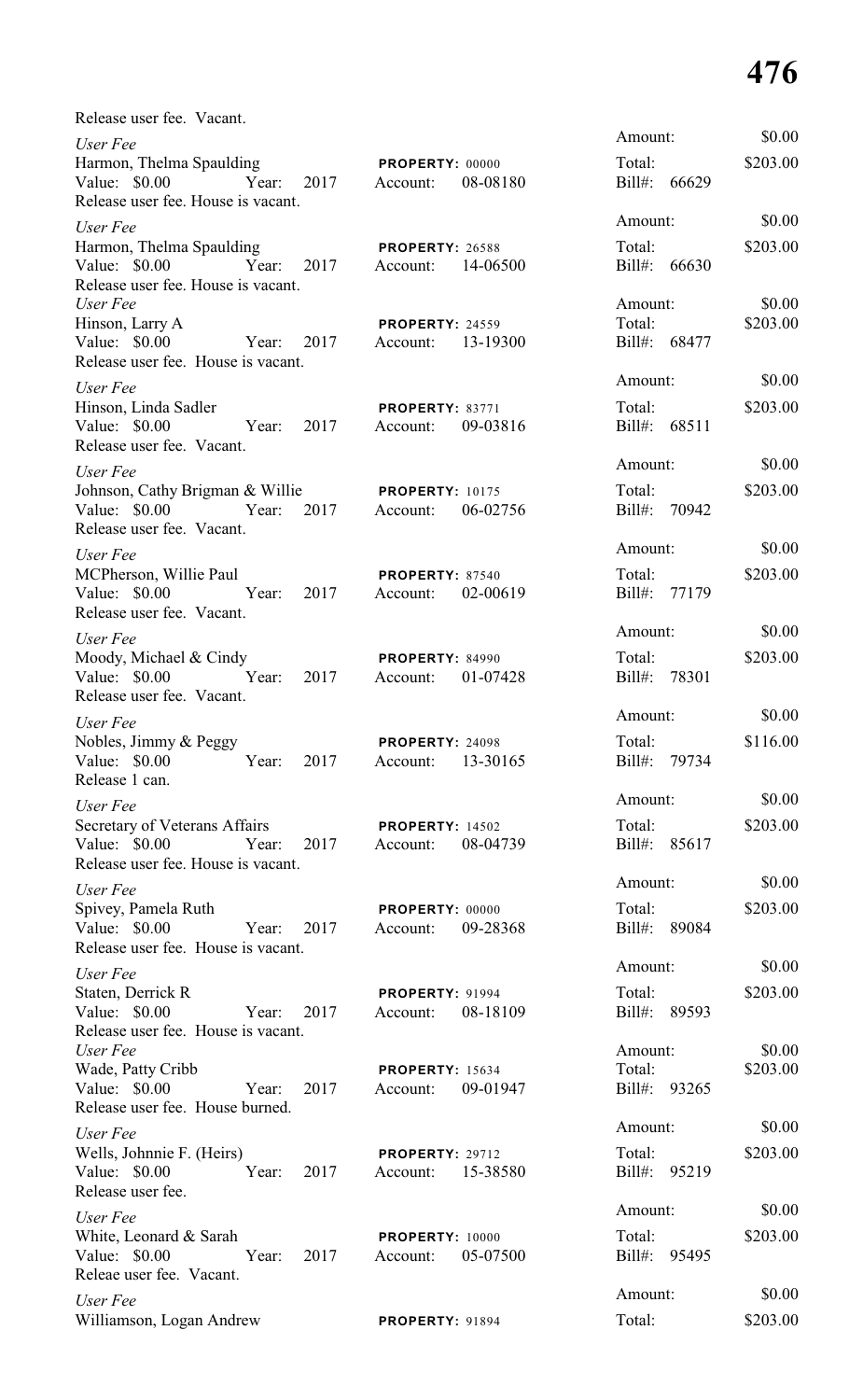| Value: \$0.00 |                           | Year: 2017 | Account: 09-02156 |  | Bill#: 96588 |
|---------------|---------------------------|------------|-------------------|--|--------------|
|               | Release user fee. Vacant. |            |                   |  |              |

# **Agenda Item #19: COMMENTS:**

Chairman McKenzie opened the floor for comments. The following spoke.

## A. **Department Managers**:

- 1. **Larry Hayes, Maintenance Director:** stated the following: -**BOE/HUD Facility possible uses Update**:
	- -get the building cleaned up including some painting, and some new lights, then move the HUD operation back to their original location; -one of the rooms on the BOE side to a handicap restroom -store janitorial supplies; -storage facility for vital records; -new business incubator through Economic Development; **and** -a fitness room for county employees;

# -**Historical Courthouse Upgrade:**

-move forward with Phase 2; **and** -requesting \$200,000.

- 2. **Edward Davis, Soil and Water Conservation Director:** stated the following: -The Soil and Water Conservation Board met in January, 2018, and discussed the trash in Columbus County; -The trash program by North Carolina Department of Transportation started many years ago has not been effective in the last several years; **and** -We need to start a campaign in Columbus County relative to cleaning up our roads, main and secondary roads.
- 3. **Sheriff Lewis L. Hatcher:** we need to develop an incentive to the citizens to clean Columbus County roads.

### B. **Board of Commissioners**:

1. **Vice Chairman Trent Burroughs:** stated the following:

-The trip to the White House last week was the most impressive meeting I have attended during my tenure as a Commissioner;

-They wanted feedback from the Board;

-There were 120 County Commissioners from North Carolina;

-The best thing we could do would be to pass a resolution in support of the Presidents' Infrastructure Program; **and**

-The Broadband project in Wilkes County is a large part of the President's Infrastructure Bill.

# 2. **Commissioner P. Edwin Russ:** stated the following:

-I would like to echo what Vice Chairman Burroughs stated about our trip to the White House;

-Larry, have you received an estimate on the roof at the Courthouse?; **and** -Larry, I would like for you to get an estimate on replacing the windows.

# 3. **Giles Byrd:** stated the following:

-I would like to thank Allen Turner for the good coverage in The News Reporter relative to the condition of drainage in Columbus County; **and**

-We need to check into and look at utilizing retired military and law officers for the School Resource Officers needed at our schools.

# 4. **Commissioner Prevatte:** stated the following:

-I was contacted by Mr. Stanley Wayman about an original painting he done in 1992 of the old Columbus County Courthouse Square; **and**

-Mr. Wayman stated he would like to donate this painting to Columbus County to be displayed in the Columbus County Historic Courthouse.

5. **Commissioner Charles T. McDowell:** stated the following: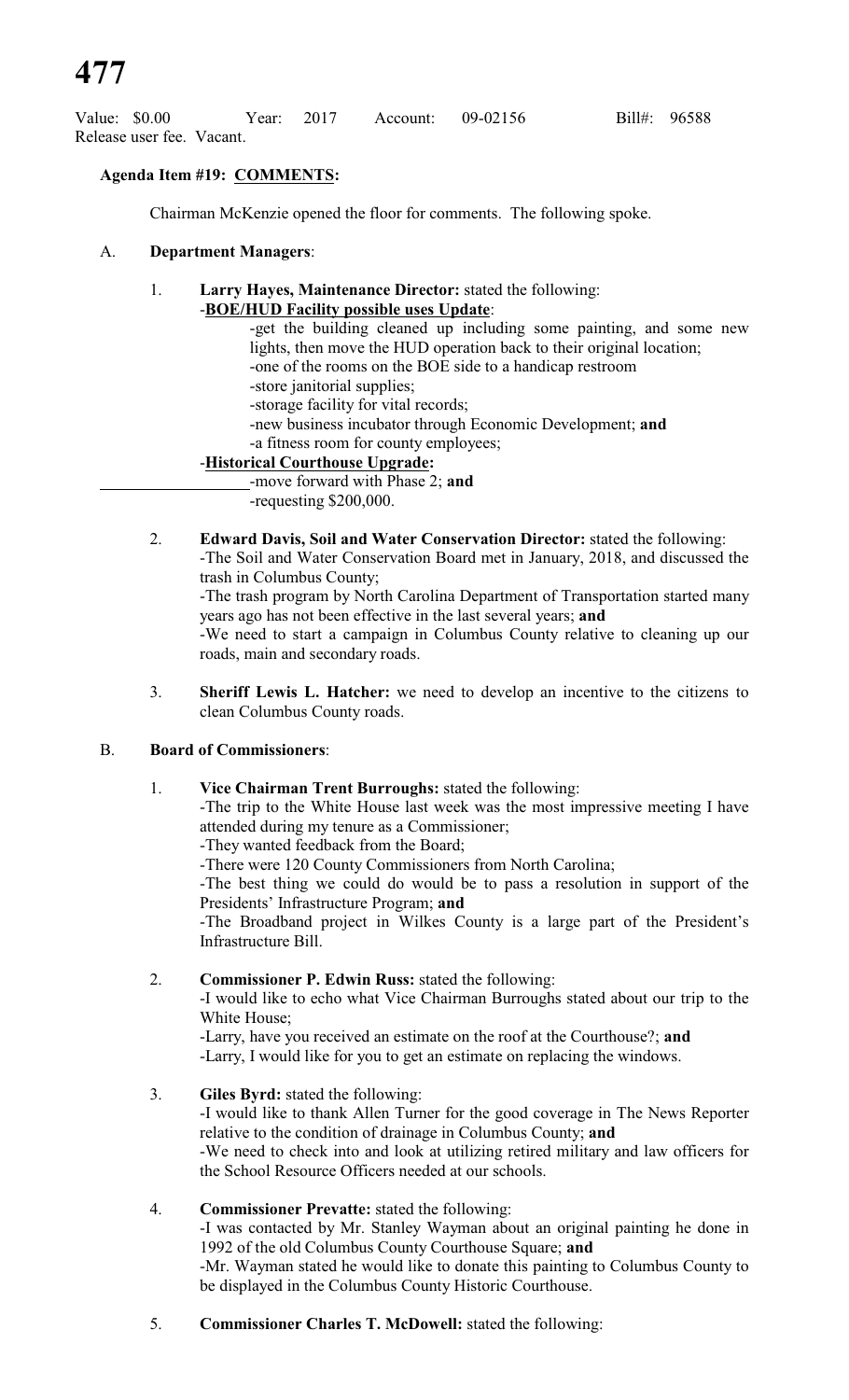-Relative to large items of trash along our roads, we need to instruct the Maintenance and Public Utilities personnel, in their daily tasks of traveling, to stop and pick the items up, and this will help with the unsightly trash;

-Gary, the vegetative barriers around solar panels in the Old Dock area need to be erected;

-The update on the water project along Highway 905 and 130 in Old Dock, they have installed the smaller water lines; **and**

-The update on the application for the sewer project in Old Dock, we could be receiving some grants in the spring.

# 6. **Commissioner Ricky Bullard:** stated the following:

-I have a question about the pressurized sewer pipe that runs from Cerro Gordo to Fair Bluff to Boardman that carries the sewer to Fairmont;

-Can anyone in the County hook up to the pressurized sewer line?; **and**

# **Discussion:**

-Must be a step down;

-Possible \$5,000 fee;

-Must have a holding tank and pressure pump to inject; **and**

-3" - 4" pipe must have grinder pumps all the way down.

-I need to know if a business that comes to Columbus County can hook up to the pressurized sewer line, what is the impact fee and the requirements.

### 7. **Chairman Amon E. McKenzie:** stated the following:

-We did hold the School Merger Ad Hoc Committee Meeting, and the Chairman is Monty Herring, and the Vice Chairman is Coleman Barbour;

-We are going to set some criteria at the next scheduled meeting; **and**

-The Veterans Dinner will be held on Friday, March 30, 2019, at 12:00 Noon at the Veterans Park, and the coffee and donuts will be held on Thursday, March 29, 2018.

# C. **County Manager/County Attorney (Michael H. Stephens)**: stated the following:

- 1. On Saturday, the Animal Shelter is having a free Rabies Clinic, from 8:00 A.M. to 12:00 Noon;
- 2. I have went to the Sheriff's Department to observe some issues he is having with the building, and I recommend that each Commissioner go and tour the conditions he is experiencing; **and**
- 3. I caution that we be careful in what we do to the Columbus County Historic Courthouse.

# **RECESS REGULAR SESSION and enter into CLOSED SESSION in ACCORDANCE with N.C.G.S. § 143-318.11(a) (6) PERSONNEL:**

At 9:01 P.M., Commissioner Bullard made a motion to recess Regular Session and enter into Closed Session in accordance with N.C.G.S. § 143-318.11(a) (6) Personnel, after a five (5) minute recess, seconded by Commissioner McDowell. The motion unanimously passed.

# **Agenda Item #20: CLOSED SESSION in ACCORDANCE with N.C.G.S. § 143- 318.11(a) 6 PERSONNEL:**

No official action was taken.

# **ADJOURN CLOSED SESSION and resume REGULAR SESSION:**

At 9:27 P.M., Commissioner McDowell made a motion to adjourn Closed Session and resume Regular Session, seconded by Commissioner Bullard. The motion unanimously passed.

# **READING and APPROVAL of CLOSED SESSION GENERAL ACCOUNT:**

Chairman McKenzie requested Michael H. Stephens, County Manager/Attorney, to orally read the Closed Session General Account. Mr. Stephens orally read the following: *"The County Manager/Attorney discussed personnel issues with the Board of Commissioners. This*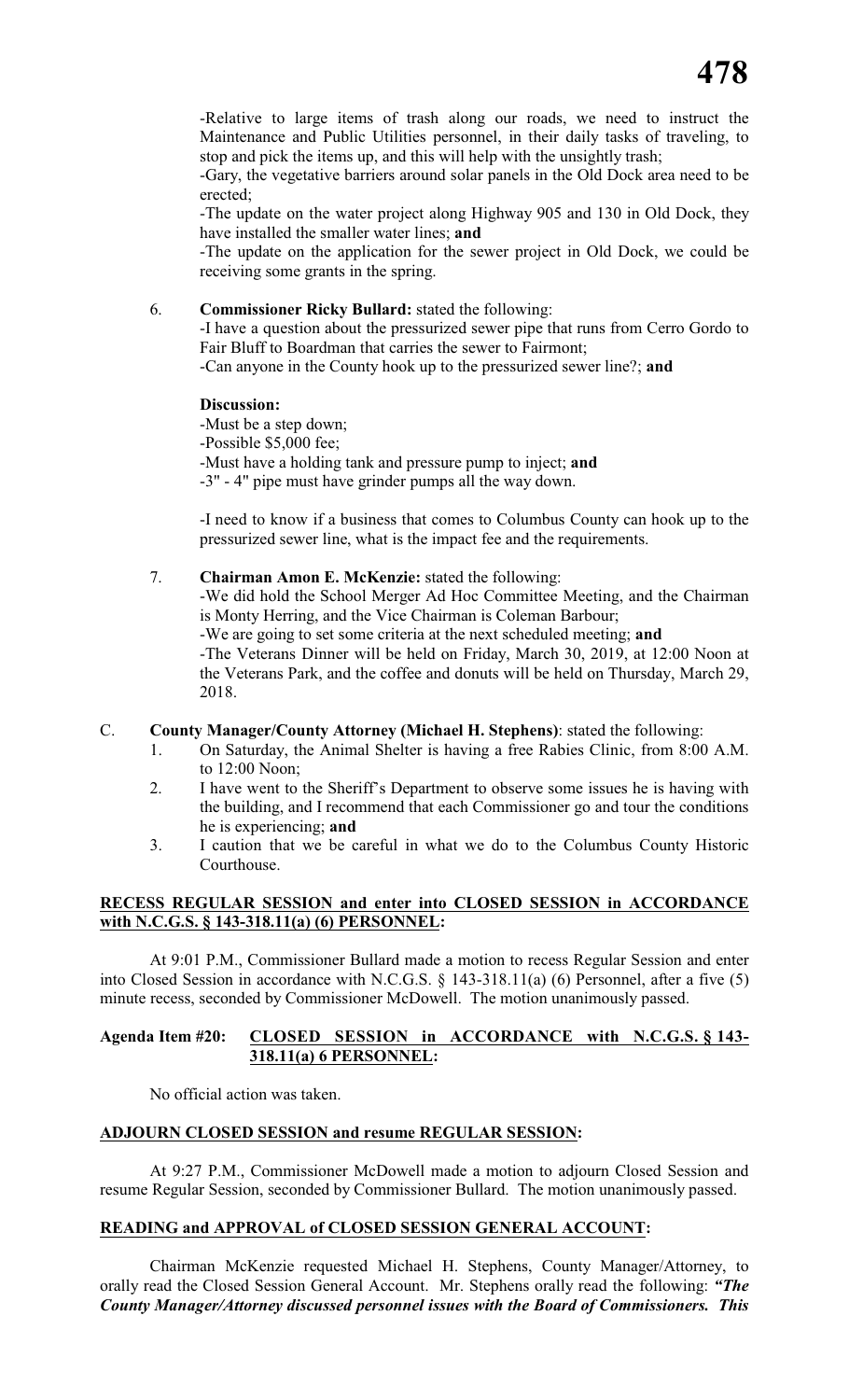# *discussion included the vacancy in the County Attorney position and the Building Inspections Department. No action was taken"*.

Commissioner Byrd made a motion to approve the Closed Session General Account, seconded by Commissioner Russ. The motion unanimously passed.

# **Agenda Item #21: ADJOURNMENT:**

At 9:29 P.M., Commissioner Bullard made a motion to adjourn, seconded by Commissioner Prevatte. The motion unanimously passed.

**\_\_\_\_\_\_\_\_\_\_\_\_\_\_\_\_\_\_\_\_\_\_\_\_\_\_\_\_ \_\_\_\_\_\_\_\_\_\_\_\_\_\_\_\_\_\_\_\_\_\_\_\_\_\_\_\_\_\_**

**APPROVED:**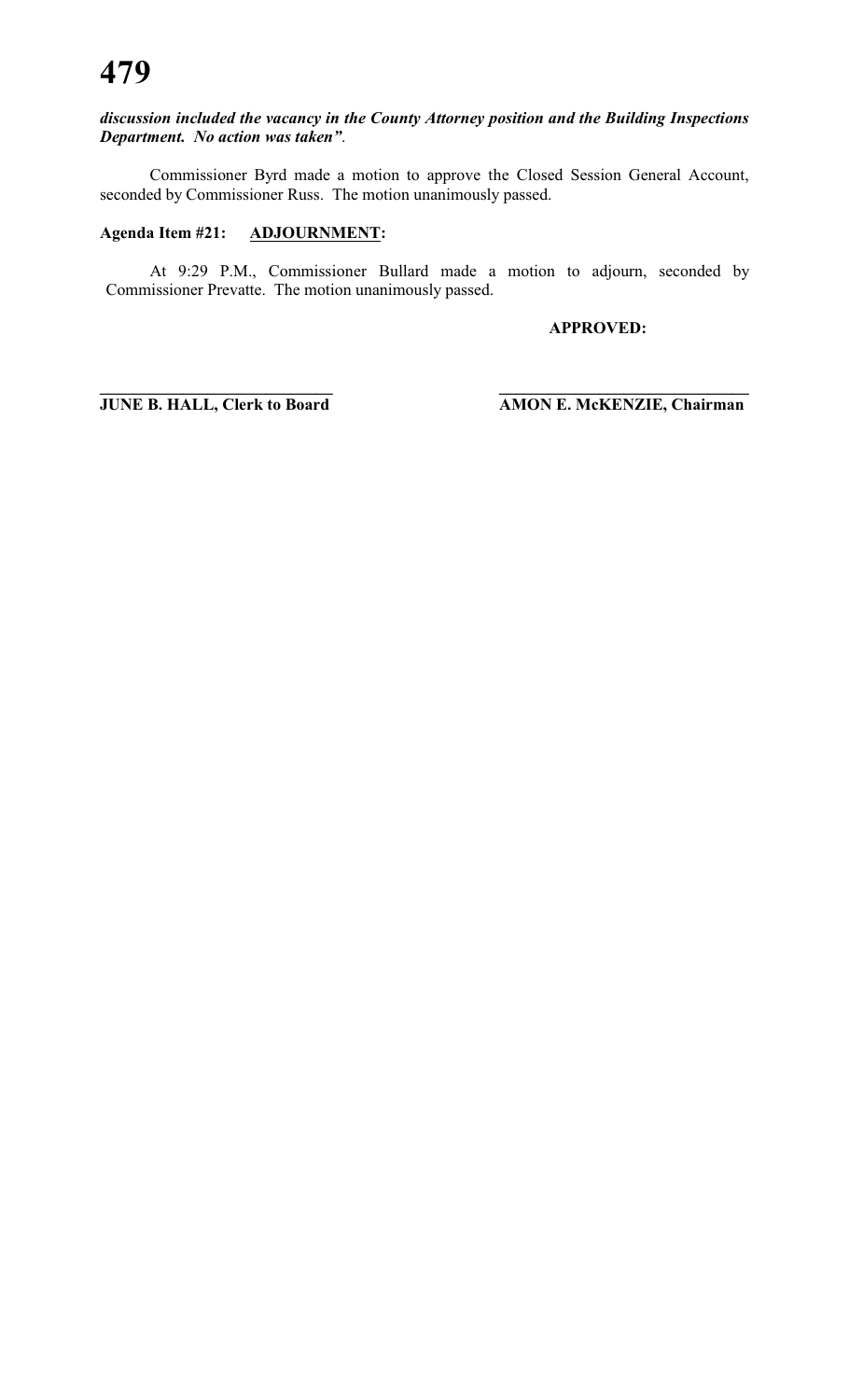The Honorable Columbus County Commissioners met on the above stated date and at the above stated time in the Dempsey B. Herring Courthouse Annex Building, located at 112 West Smith Street, Whiteville, North Carolina, to act as the Columbus County Water and Sewer District I Board.

### **COMMISSIONERS PRESENT: APPOINTEES PRESENT:**

Trent Burroughs, **Vice-Chairman / County Attorney** James E. Prevatte<br>
Giles E. Byrd<br>
Giles E. Byrd<br>
Giles E. Byrd<br>
Giles E. Byrd<br>
Giles E. Byrd<br>
Giles E. Byrd<br>
Giles E. Byrd<br>
Giles E. Byrd<br>
Giles E. Byrd<br>
Giles E. Byrd<br>
Giles E. Byrd<br>
Giles E. Byrd<br>
Giles E. Byrd<br>
Giles E. Edwin Russ Ricky Bullard Charles T. McDowell

Amon E. McKenzie, **Chairman** Mike Stephens, **County Manager** Bobbie Faircloth, **Finance Officer** 

### **MEETING CALLED TO ORDER:**

At 8:01 P.M., Chairman Amon E. McKenzie called the **combination meeting** of Columbus County Water and Sewer Districts I, II, III, IV and V Board Meeting to order.

## **Agenda Item #17: COLUMBUS COUNTY WATER and SEWER DISTRICTS I, II, III, IV and V - APPROVAL of BOARD MEETING MINUTES:**

March 05, 2018 **Combination Meeting** of Columbus County Water and Sewer Districts I, II, III, IV and V Board Meeting **(5 sets)**

Commissioner Prevatte made a motion to approve the March 05, 2018 Columbus County Water and Sewer District I Board Meeting Minutes, as recorded, seconded by Commissioner Bullard. The motion unanimously passed.

### **ADJOURNMENT:**

At 8:02 P.M., Commissioner Prevatte made a motion to adjourn, seconded by Commissioner McDowell. The motion unanimously passed.

\_\_\_\_\_\_\_\_\_\_\_\_\_\_\_\_\_\_\_\_\_\_\_\_\_\_\_\_\_ \_\_\_\_\_\_\_\_\_\_\_\_\_\_\_\_\_\_\_\_\_\_\_\_\_\_\_\_\_\_\_\_\_\_\_

**APPROVED:**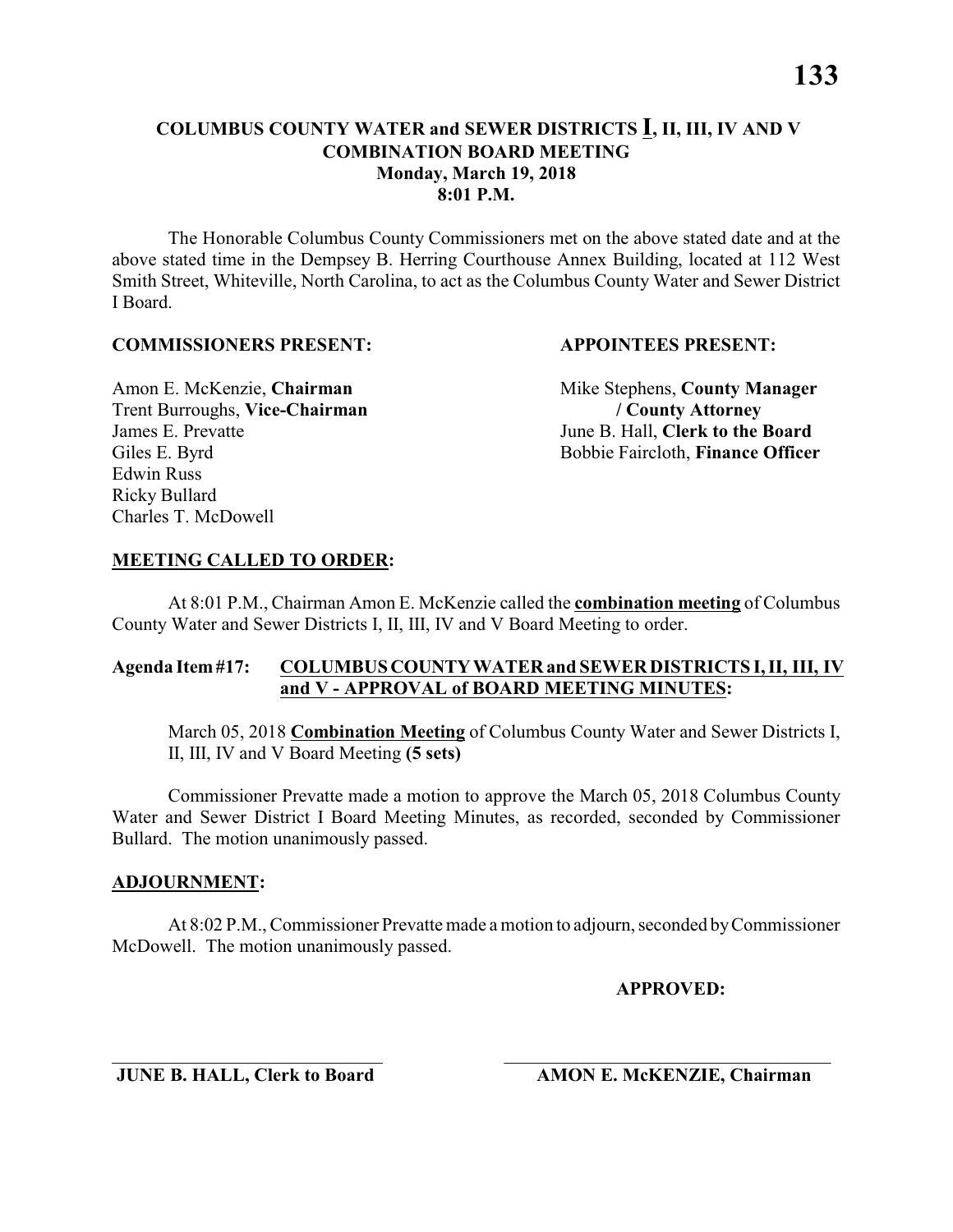The Honorable Columbus County Commissioners met on the above stated date and at the above stated time in the Dempsey B. Herring Courthouse Annex Building, located at 112 West Smith Street, Whiteville, North Carolina, to act as the Columbus County Water and Sewer District II Board.

### **COMMISSIONERS PRESENT: APPOINTEES PRESENT:**

Trent Burroughs, **Vice-Chairman / County Attorney** James E. Prevatte<br>
Giles E. Byrd<br>
Giles E. Byrd<br>
Giles E. Byrd<br>
Giles E. Byrd<br>
Giles E. Byrd<br>
Giles E. Byrd<br>
Giles E. Byrd<br>
Giles E. Byrd<br>
Giles E. Byrd<br>
Giles E. Byrd<br>
Giles E. Byrd<br>
Giles E. Byrd<br>
Giles E. Byrd<br>
Giles E. Edwin Russ Ricky Bullard Charles T. McDowell

Amon E. McKenzie, **Chairman** Mike Stephens, **County Manager** Bobbie Faircloth, **Finance Officer** 

## **MEETING CALLED TO ORDER:**

At 8:01 P.M., Chairman Amon E. McKenzie called the **combination meeting** of Columbus County Water and Sewer Districts I, II, III, IV and V Board Meeting to order.

## **Agenda Item #17: COLUMBUS COUNTY WATER and SEWER DISTRICTS I, II, III, IV and V - APPROVAL of BOARD MEETING MINUTES:**

March 05, 2018 **Combination Meeting** of Columbus County Water and Sewer Districts I, II, III, IV and V Board Meeting **(5 sets)**

Commissioner Prevatte made a motion to approve the March 05, 2018 Columbus County Water and Sewer District II Board Meeting Minutes, as recorded, seconded by Commissioner Bullard. The motion unanimously passed.

### **ADJOURNMENT:**

At 8:02 P.M., Commissioner Prevatte made a motion to adjourn, seconded by Commissioner McDowell. The motion unanimously passed.

\_\_\_\_\_\_\_\_\_\_\_\_\_\_\_\_\_\_\_\_\_\_\_\_\_\_\_\_\_ \_\_\_\_\_\_\_\_\_\_\_\_\_\_\_\_\_\_\_\_\_\_\_\_\_\_\_\_\_\_\_\_\_\_\_

**APPROVED:**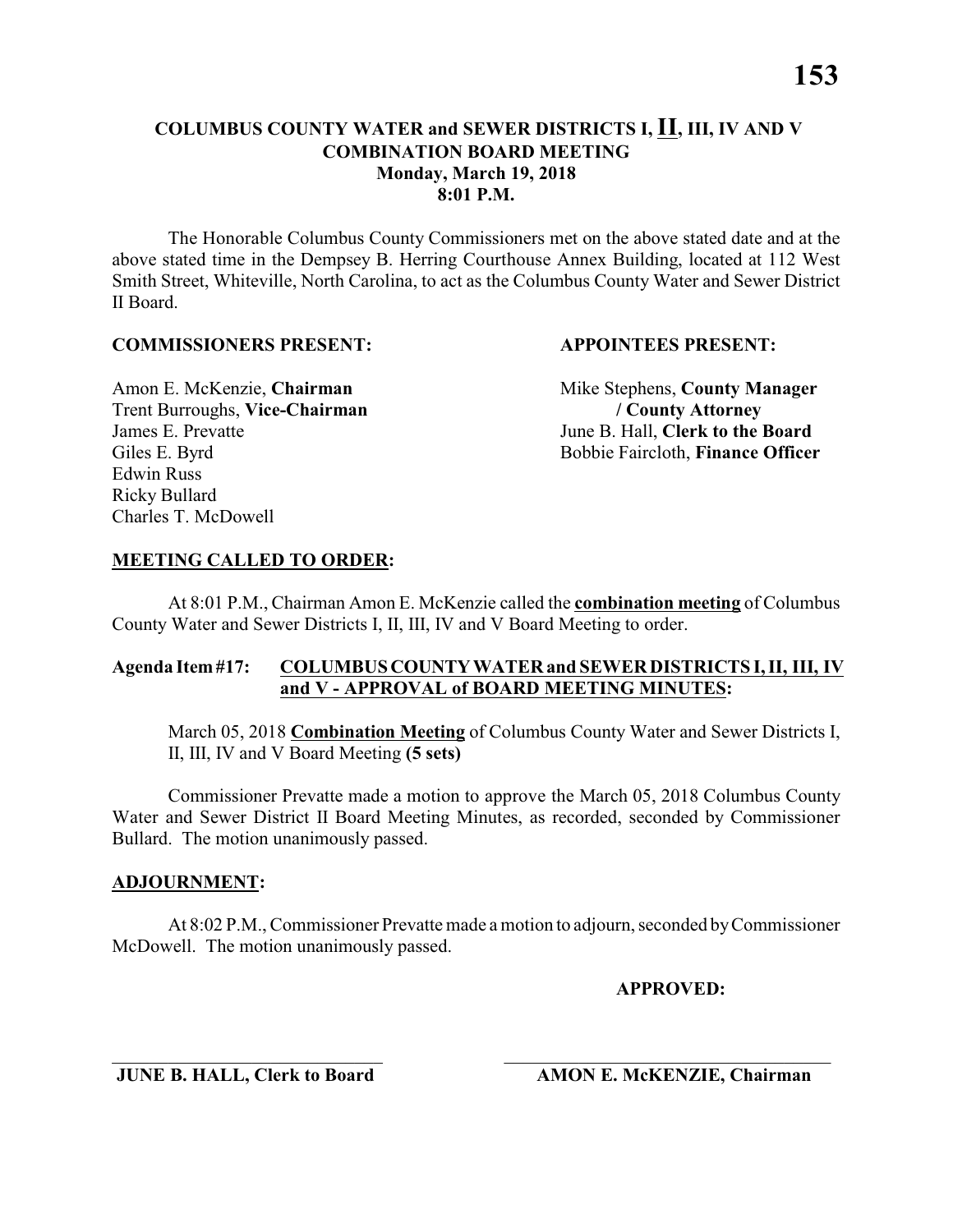The Honorable Columbus County Commissioners met on the above stated date and at the above stated time in the Dempsey B. Herring Courthouse Annex Building, located at 112 West Smith Street, Whiteville, North Carolina, to act as the Columbus County Water and Sewer District III Board.

### **COMMISSIONERS PRESENT: APPOINTEES PRESENT:**

Trent Burroughs, **Vice-Chairman / County Attorney** James E. Prevatte June B. Hall, **Clerk to the Board** Edwin Russ Ricky Bullard Charles T. McDowell

Amon E. McKenzie, **Chairman** Mike Stephens, **County Manager** Giles E. Byrd Bobbie Faircloth, **Finance Officer** 

### **MEETING CALLED TO ORDER:**

At 8:01 P.M., Chairman Amon E. McKenzie called the **combination meeting** of Columbus County Water and Sewer Districts I, II, III, IV and V Board Meeting to order.

## **Agenda Item #17: COLUMBUS COUNTY WATER and SEWER DISTRICTS I, II, III, IV and V - APPROVAL of BOARD MEETING MINUTES:**

March 05, 2018 **Combination Meeting** of Columbus County Water and Sewer Districts I, II, III, IV and V Board Meeting **(5 sets)**

Commissioner Prevatte made a motion to approve the March 05, 2018 Columbus County Water and Sewer District III Board Meeting Minutes, as recorded, seconded by Commissioner Bullard. The motion unanimously passed.

### **ADJOURNMENT:**

At 8:02 P.M., Commissioner Prevatte made a motion to adjourn, seconded by Commissioner McDowell. The motion unanimously passed.

\_\_\_\_\_\_\_\_\_\_\_\_\_\_\_\_\_\_\_\_\_\_\_\_\_\_\_\_\_ \_\_\_\_\_\_\_\_\_\_\_\_\_\_\_\_\_\_\_\_\_\_\_\_\_\_\_\_\_\_\_\_\_\_\_

**APPROVED:**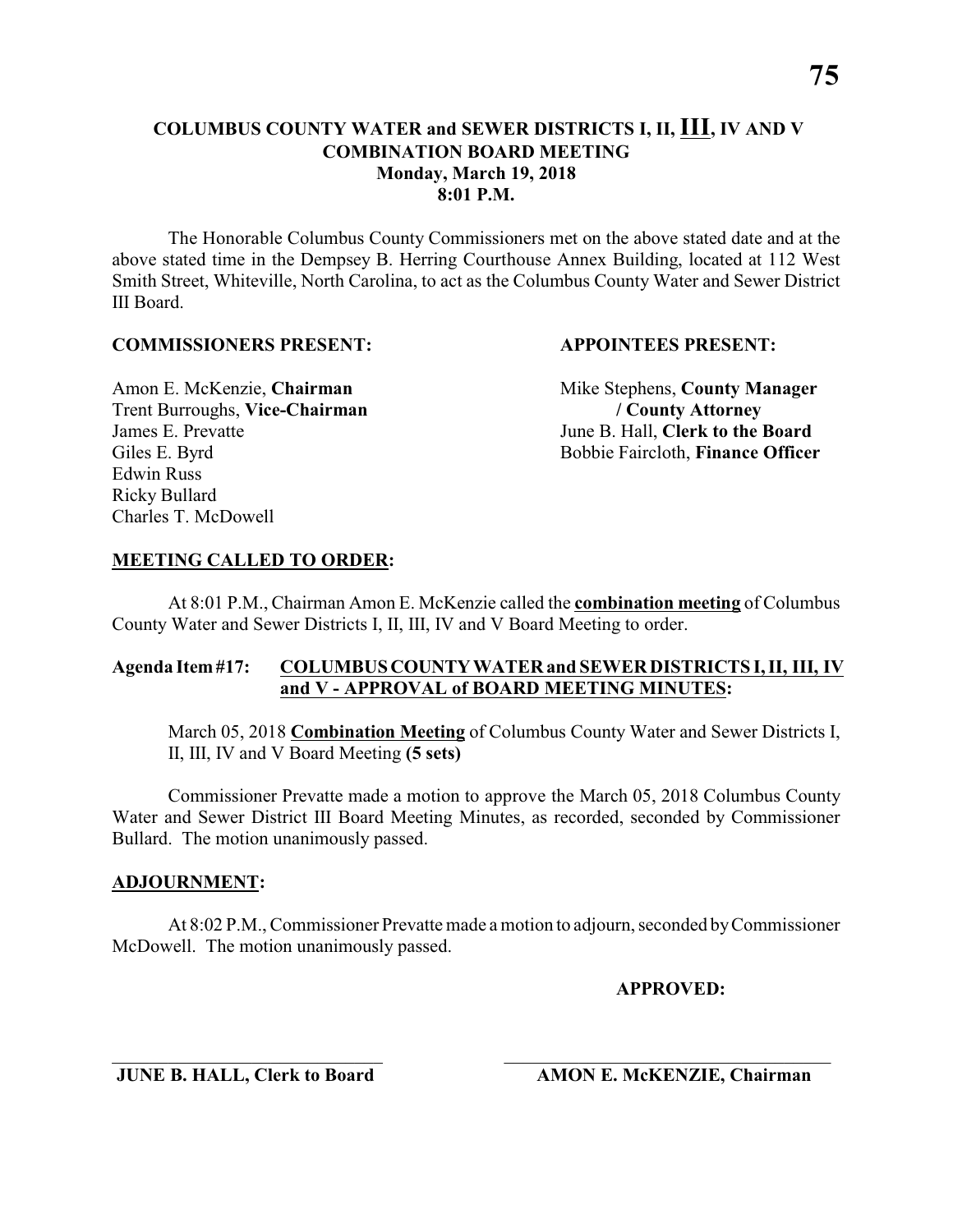The Honorable Columbus County Commissioners met on the above stated date and at the above stated time in the Dempsey B. Herring Courthouse Annex Building, located at 112 West Smith Street, Whiteville, North Carolina, to act as the Columbus County Water and Sewer District IV Board.

### **COMMISSIONERS PRESENT: APPOINTEES PRESENT:**

Trent Burroughs, **Vice-Chairman / County Attorney** James E. Prevatte<br>
Giles E. Byrd<br>
Giles E. Byrd<br>
Giles E. Byrd<br>
Giles E. Byrd<br>
Giles E. Byrd<br>
Giles E. Byrd<br>
Giles E. Byrd<br>
Giles E. Byrd<br>
Giles E. Byrd<br>
Giles E. Byrd<br>
Giles E. Byrd<br>
Giles E. Byrd<br>
Giles E. Byrd<br>
Giles E. Edwin Russ Ricky Bullard Charles T. McDowell

Amon E. McKenzie, **Chairman** Mike Stephens, **County Manager** Bobbie Faircloth, **Finance Officer** 

### **MEETING CALLED TO ORDER:**

At 8:01 P.M., Chairman Amon E. McKenzie called the **combination meeting** of Columbus County Water and Sewer Districts I, II, III, IV and V Board Meeting to order.

## **Agenda Item #17: COLUMBUS COUNTY WATER and SEWER DISTRICTS I, II, III, IV and V - APPROVAL of BOARD MEETING MINUTES:**

March 05, 2018 **Combination Meeting** of Columbus County Water and Sewer Districts I, II, III, IV and V Board Meeting **(5 sets)**

Commissioner Prevatte made a motion to approve the March 05, 2018 Columbus County Water and Sewer District IV Board Meeting Minutes, as recorded, seconded by Commissioner Bullard. The motion unanimously passed.

### **ADJOURNMENT:**

At 8:02 P.M., Commissioner Prevatte made a motion to adjourn, seconded by Commissioner McDowell. The motion unanimously passed.

\_\_\_\_\_\_\_\_\_\_\_\_\_\_\_\_\_\_\_\_\_\_\_\_\_\_\_\_\_ \_\_\_\_\_\_\_\_\_\_\_\_\_\_\_\_\_\_\_\_\_\_\_\_\_\_\_\_\_\_\_\_\_\_\_

**APPROVED:**